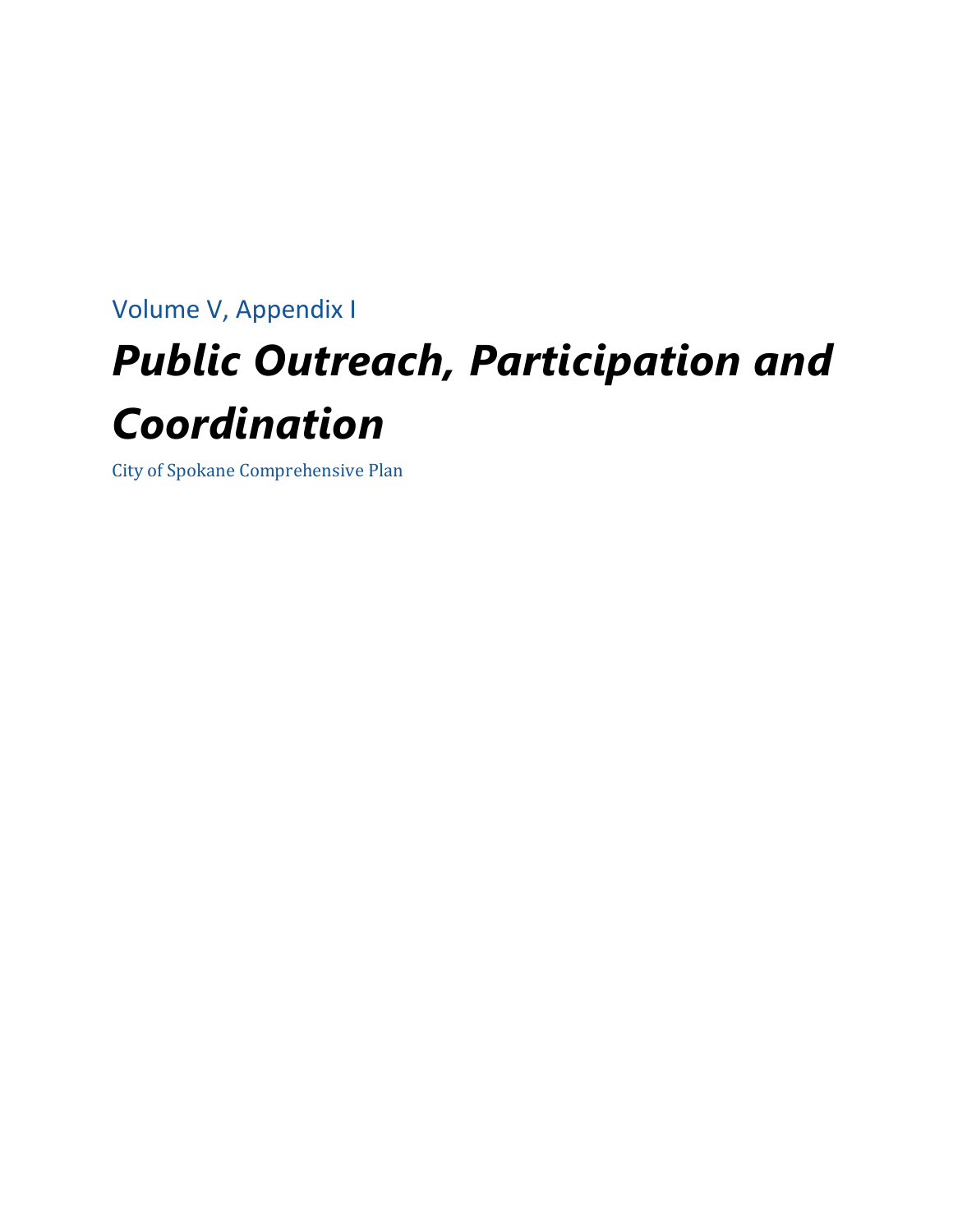# **Contents**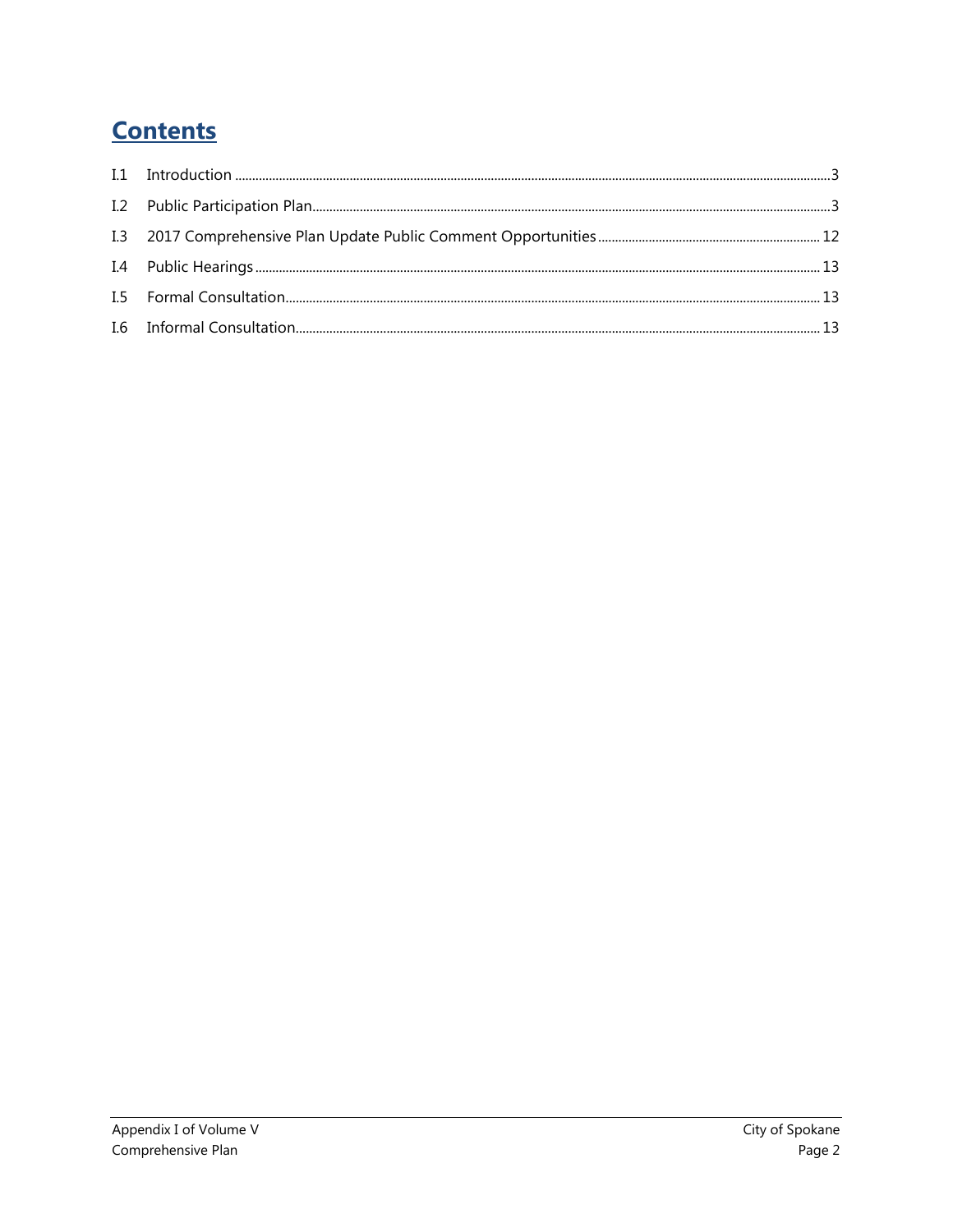# <span id="page-2-0"></span>**I.1 Introduction**

This appendix summarizes the 2017 City of Spokane Comprehensive Plan Update public involvement process and engagement activities that the Planning and Development Services staff provided early on and throughout the project timeline, consistent with GMA's public participation requirements. This process, which began in 2013, included coordinating with community stakeholders, and provided a variety of opportunities for the public to offer input to the Plan through review, discussion and comments.

# **How has the public been involved in the Comprehensive Plan Update?**

Throughout the 2017 Comprehensive Plan Update, the City has been committed to engaging the public in the planning process. This section describes the range of public involvement and outreach efforts provided by the City since the commencement of the 2017 Update in 2013.

# <span id="page-2-1"></span>**I.2 Public Participation Plan**

On February 4, 2013, Planning staff submitted a draft Comprehensive Plan Review and Update Public Participation Plan to the Spokane City Council to encourage and facilitate broad, robust and continuous community outreach and participation. The Plan was adopted per Resolution No. 2013-0011 the same day and outlines the project, goals, schedule and methods that were to be used for outreach including:

- Open Houses, Workshops, other Public Meetings
- Focus Groups, Advisory Committee(s)
- Plan Commission Workshops and Hearings
- City Council Briefings and Hearings
- Written Comments
- Public Notices Hearings/Decisions
- Update Website
- Public Notice and Mailing List
- On-line Surveys
- Press Releases, Media Advertisements, and
- E-Newsletters

# **2013 Outreach Activities**

The community outreach and engagement activities that occurred early in 2013 included:

- 2013 Washington State Department of Commerce Comprehensive Plan Update Checklist review and identification of gaps.
- Planning staff initial review, editing and formatting of all chapters except Shorelines.
- February 2013 City Council District Open Houses Districts 1, 2, and 3. Presentations, open discussion, policy and visual preference surveys, and open house format.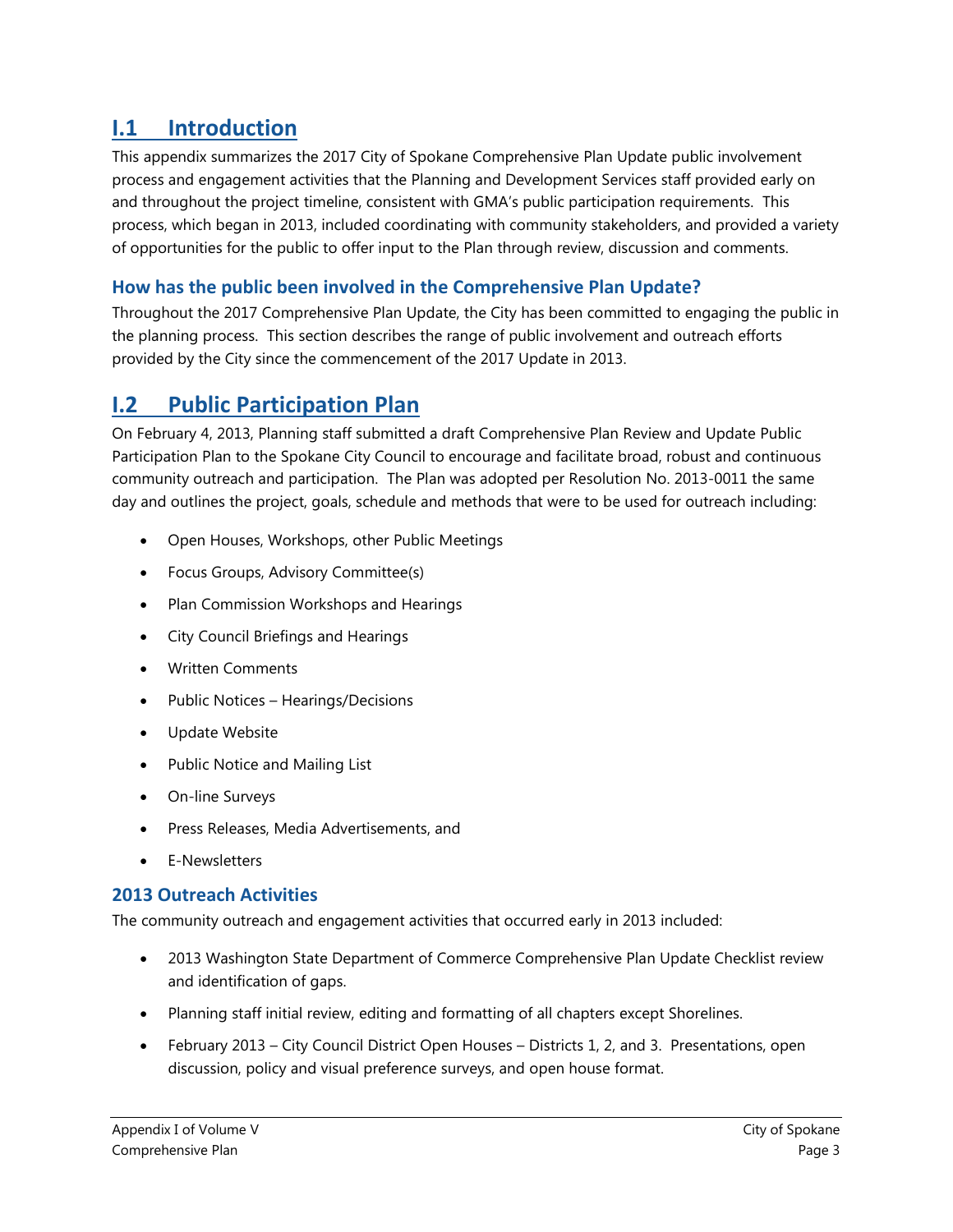- March 2013 Plan Commission Open House presentation, open discussion, surveys, results from District Meetings surveys.
- Numerous Community Assembly and Land Use Sub-Committee updates.
- Updates to Neighborhood Councils.
- Council District Neighborhood Outreach Committee (one neighborhood representative from each district), sent emails to neighborhoods requesting participation in policy focus groups.
- Formation of and meetings of six policy focus groups for Land Use, Housing, Urban Design and Historic Preservation, Social Health, Neighborhoods, and Parks, Recreation, and Open Spaces chapters. March – December, 2013.

# Policy Focus Groups

2013 Update activities also included formation of policy focus groups for each of the following Comprehensive Plan chapters: Land Use, Housing, Urban Design and Historic Preservation, Social Health, Neighborhoods, and Parks and Recreation. These groups met in 2013 over several months.

The focus groups consisted of representatives from agencies, neighborhoods, organizations and City staff, and were facilitated by City Planning staff. A Council District Outreach Committee consisting of neighborhood representatives from each district requested participation from the public as well. The focus groups used review guidelines to condense chapters and eliminate redundancies. They also rearranged entire sections of text to enable a better flow of ideas. In some instances, new policies were added if the group believed there were "gaps" in policy language for that chapter.

The following tables indicate the breadth of the focus group members, which provided an opportunity for a diverse perspective of each of the review chapters.

| <b>Name</b>             | <b>Affiliation</b>                                                            |
|-------------------------|-------------------------------------------------------------------------------|
| Candace Mumm            | 5-Mile Stakeholders                                                           |
| Mike Ekins              | <b>Plan Commission Liaison</b>                                                |
| Brandon Rapez-Betty     | Downtown Spokane Partnership -and-<br>U-District Public Development Authority |
| <b>Brittany Hadley</b>  | Spokane Regional Health District (SRHD)                                       |
| Heleen Dewey            | Spokane Regional Health District (SRHD)                                       |
| Jay Cousins             | Emerson/Garfield Neighborhood                                                 |
| Joel Soden              | Spokane Transit Authority                                                     |
| Karl Otterstrom         | Spokane Transit Authority                                                     |
| Kelly Cruz              | West Central Association of Business (WCAB)                                   |
| Kitty Klitzke           | <b>Futurewise</b>                                                             |
| <b>Michael Cathcart</b> | Spokane Home Builders Association (SHBA)                                      |

## **TABLE 1 – LAND USE FOCUS GROUP MEMBERS**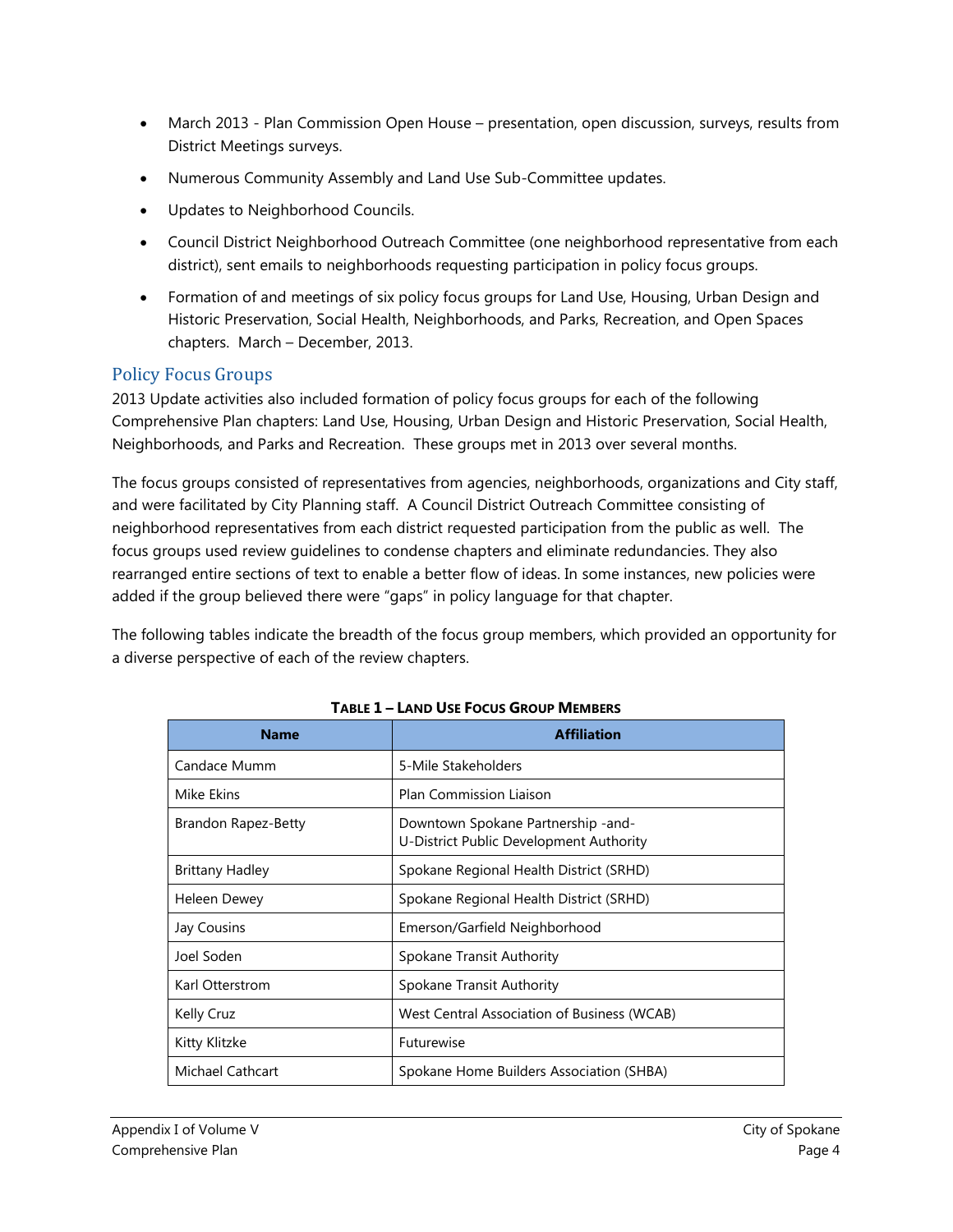| <b>Name</b>    | <b>Affiliation</b>            |
|----------------|-------------------------------|
| Paul Kropp     | Neighborhood Alliance         |
| Jo Anne Wright | City Planning and Development |

#### **TABLE 2 – LINK SPOKANE TRANSPORTATION POLICY ADVISORY GROUP**

| <b>Name</b>             | <b>Affiliation</b>                                                                                               |
|-------------------------|------------------------------------------------------------------------------------------------------------------|
| Raychel Callary         | Lilac Services for the Blind                                                                                     |
| <b>Tom Carroll</b>      | <b>Catholic Charities</b>                                                                                        |
| <b>Michael Cathcart</b> | Homebuilders - Director of Government Affairs                                                                    |
| Sara Clements           | Hospitals - Providence                                                                                           |
| Deanne Darlene          | Centennial Real Estate Investments                                                                               |
| Heleen Dewey            | Spokane Regional Health District                                                                                 |
| Sarah Dice              | Greater Spokane Incorporated - Economic Development                                                              |
| John Dietzman           | <b>Planning Commission</b>                                                                                       |
| Matt Ewers              | Inland Empire Distribution Services Inc.                                                                         |
| Greg Francis            | Rockwood CA District 2<br>CA Plan Commission Rep                                                                 |
| Lunell Haught           | Gonzaga                                                                                                          |
| <b>Dallas Hawkins</b>   | <b>Public Works Committee</b>                                                                                    |
| Latisha Hill            | Avista                                                                                                           |
| Carlie Hoffman          | Emerson/Garfield CA District 3, (N Monroe), and PeTT Rep<br>(Pedestrian, Transportation, and Traffic Committee). |
| Joe Jackson             | West Plains Chamber of Commerce                                                                                  |
| Margaret Jones          | College of Nursing, WSU                                                                                          |
| Amber Joplin            | Access for All Spokane                                                                                           |
| Char Kay                | <b>WSDOT</b>                                                                                                     |
| Garry Kehr              | <b>Bicycle Advisory Board</b>                                                                                    |
| <b>Bill Kelley</b>      | EWU                                                                                                              |
| Lisa Key                | City of Spokane Planning Director                                                                                |
| Cheryl Kilday           | Visit Spokane                                                                                                    |
| Kitty Klitzky           | Futurewise                                                                                                       |
| Paul Kropp              | Neighborhood Alliance/SRTC TAC                                                                                   |
| Mark Mansfield          | U-District Development                                                                                           |
| Amanda Mansfield        | <b>SRTC</b>                                                                                                      |
| Loreen McFaul           | Friends of the Centennial Trail                                                                                  |
| Jamie McIntyre          | Aging and Long Term Care Eastern Washington                                                                      |
| Rhonda Mclellan         | Spokane Schools                                                                                                  |
| Margaret Minder Jones   | Land Use Committee                                                                                               |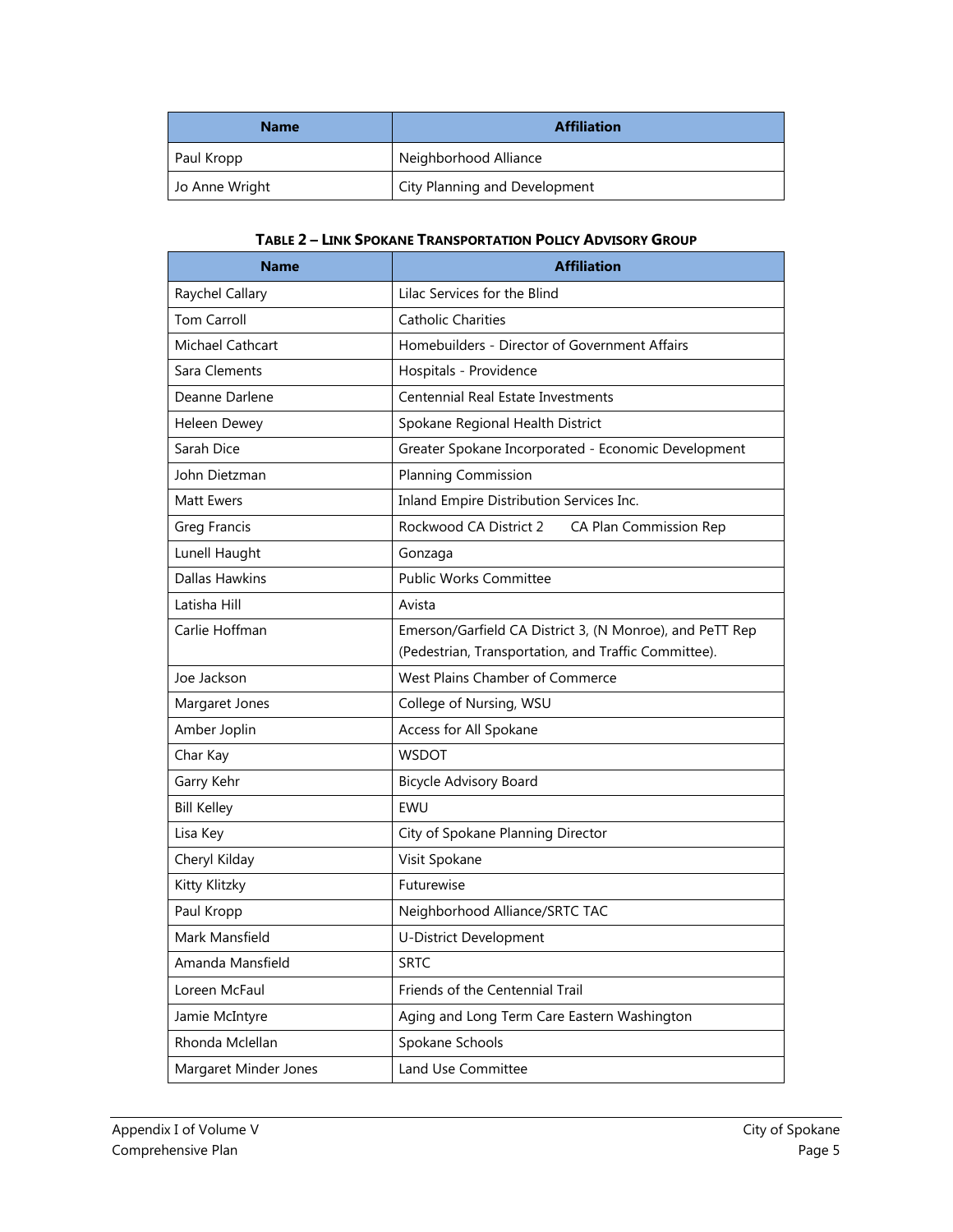| <b>Name</b>           | <b>Affiliation</b>                    |
|-----------------------|---------------------------------------|
| Karl Otterstrom       | <b>STA</b>                            |
| Gail Prosser          | <b>Planning Commission</b>            |
| Dave Reynolds         | The Arc of Spokane                    |
| Mark Richard          | Downtown Spokane Partnership          |
| Jon Schad             | WSU Spokane                           |
| Lena Schoelen         | Department of Services for the Blind  |
| <b>Steve Scranton</b> | Washington Trust Bank                 |
| Cheryl Stewart        | <b>Associated General Contractors</b> |
| Luke Tolley           | Hillyard Community Assembly Dist 1    |
|                       | (N/S Corridor Economic Development)   |
| Joe Tortorelli        | Spokane Area Good Roads Association   |
| Steven Warrington     | Centennial Real Estate Investments    |
| Kathleen Weinand      | <b>STA</b>                            |

## **TABLE 3 – HOUSING CHAPTER FOCUS GROUP MEMBERS**

| <b>Name</b>             | <b>Affiliation</b>                    |
|-------------------------|---------------------------------------|
| Gail Prosser            | <b>Plan Commission Liaison</b>        |
| Cindy Algeo             | Spokane Low Income Housing Consortium |
| Linda Peterson          | Cliff Cannon Neighborhood             |
| <b>Michael Cathcart</b> | Spokane Home Builders Association     |
| Melissa Cloninger       | Second Harvest Food Bank              |
| Amanda Carpentier       | Spokane Housing Authority             |
| <b>Matthew Collins</b>  | Arts Fund/Design Review               |
| Cindy Green             | Spokane Regional Health District      |
| Kristine Williams       | City of Spokane Community Development |
| Jerrie Allard           | City of Spokane Human Services        |
| Cal Coblentz            | Sinto Senior Center                   |
| Jon Carollo             | <b>Volunteers of America</b>          |
| Marilee Roloff          | <b>Volunteers of America</b>          |
| Joel Williamson         | Project Hope                          |
| Shawn Dobbs             | Lighthouse for the Blind              |
| Melissa Owen            | <b>Impact Capital</b>                 |
| Kate Green              | Northeast Youth Center                |
| <b>Anna Matthews</b>    | Avista Corporation                    |
| David Roberts           | <b>Spokane Housing Ventures</b>       |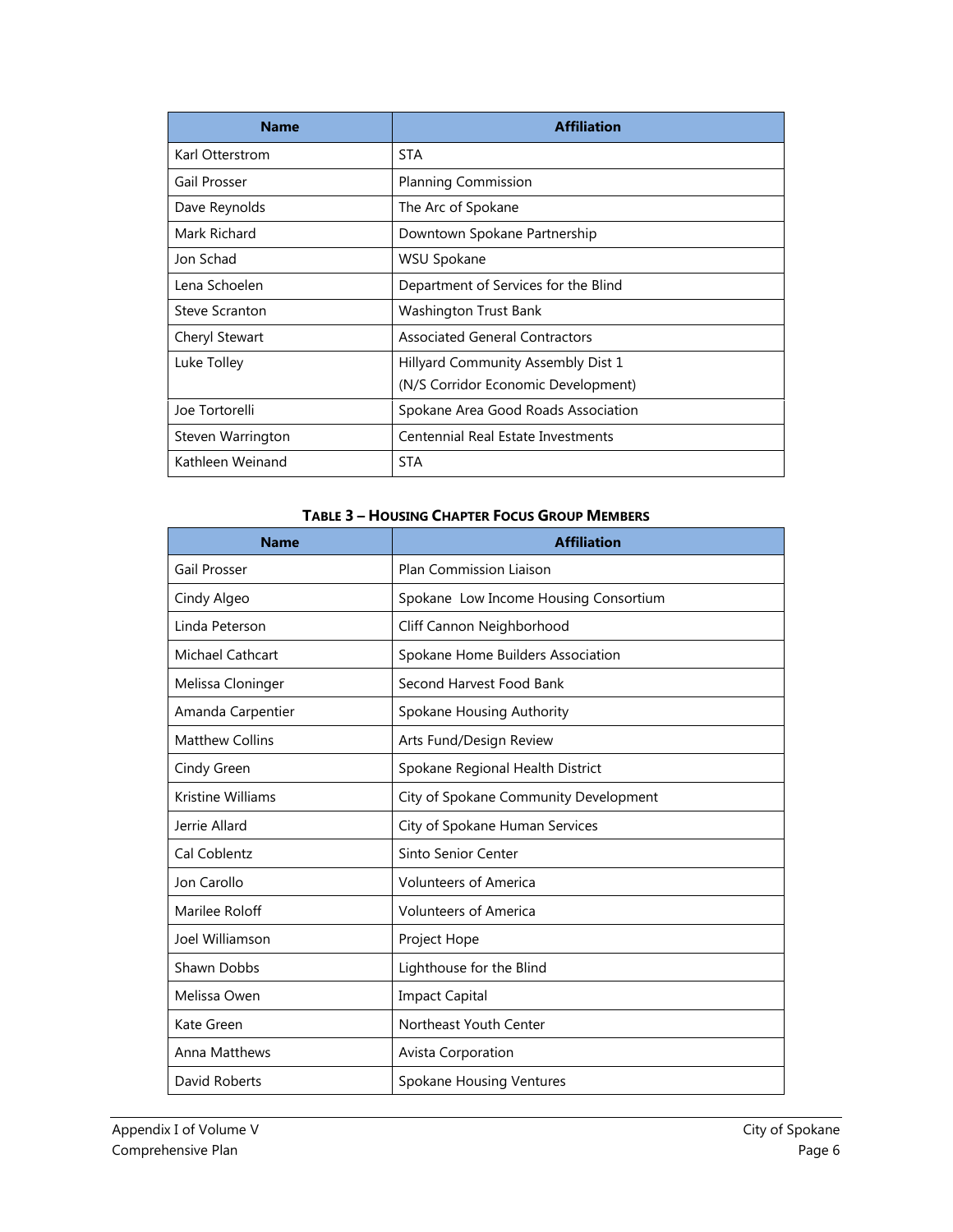| <b>Name</b>      | <b>Affiliation</b>                       |
|------------------|------------------------------------------|
| l Nikole Coleman | City of Spokane Planning and Development |

#### **TABLE 4 – URBAN DESIGN AND HISTORIC PRESERVATION CHAPTER FOCUS GROUP MEMBERS**

| <b>Name</b>        | <b>Affiliation</b>                      |
|--------------------|-----------------------------------------|
| Christopher Batten | Design Review Board                     |
| Teresa Brum        | <b>Historic Preservation Consulting</b> |
| Rod Butler         | <b>Plan Commission Liaison</b>          |
| Kristen Griffin    | <b>Historic Preservation Officer</b>    |
| Jim Kolva          | Landmarks Commission                    |
| Stephen Meek       | Design Review Board                     |
| Joanne Moyer       | Spokane Preservation Advocates          |
| Julie Neff         | City Planning and Development           |
| Kaitlin Shain      | City/County Preservation Office         |
| Jo Anne Wright     | City Planning and Development           |

#### **TABLE 5 – SOCIAL HEALTH CHAPTER FOCUS GROUP MEMBERS**

| <b>Name</b>             | <b>Affiliation</b>                    |
|-------------------------|---------------------------------------|
| Gail Prosser            | <b>Plan Commission Liaison</b>        |
| Cindy Algeo             | Spokane Low Income Housing Consortium |
| Linda Peterson          | Cliff Cannon Neighborhood             |
| <b>Michael Cathcart</b> | Spokane Home Builders Association     |
| Melissa Cloninger       | Second Harvest Food Bank              |
| Amanda Carpentier       | Spokane Housing Authority             |
| <b>Matthew Collins</b>  | Arts Fund/Design Review               |
| Cindy Green             | Spokane Regional Health District      |
| Kristine Williams       | City of Spokane Community Development |
| Jerrie Allard           | City of Spokane Human Services        |
| Cal Coblentz            | Sinto Senior Center                   |
| Jon Carollo             | <b>Volunteers of America</b>          |
| Marilee Roloff          | <b>Volunteers of America</b>          |
| Joel Williamson         | Project Hope                          |
| Shawn Dobbs             | Lighthouse for the Blind              |
| Melissa Owen            | <b>Impact Capital</b>                 |
| Kate Green              | Northeast Youth Center                |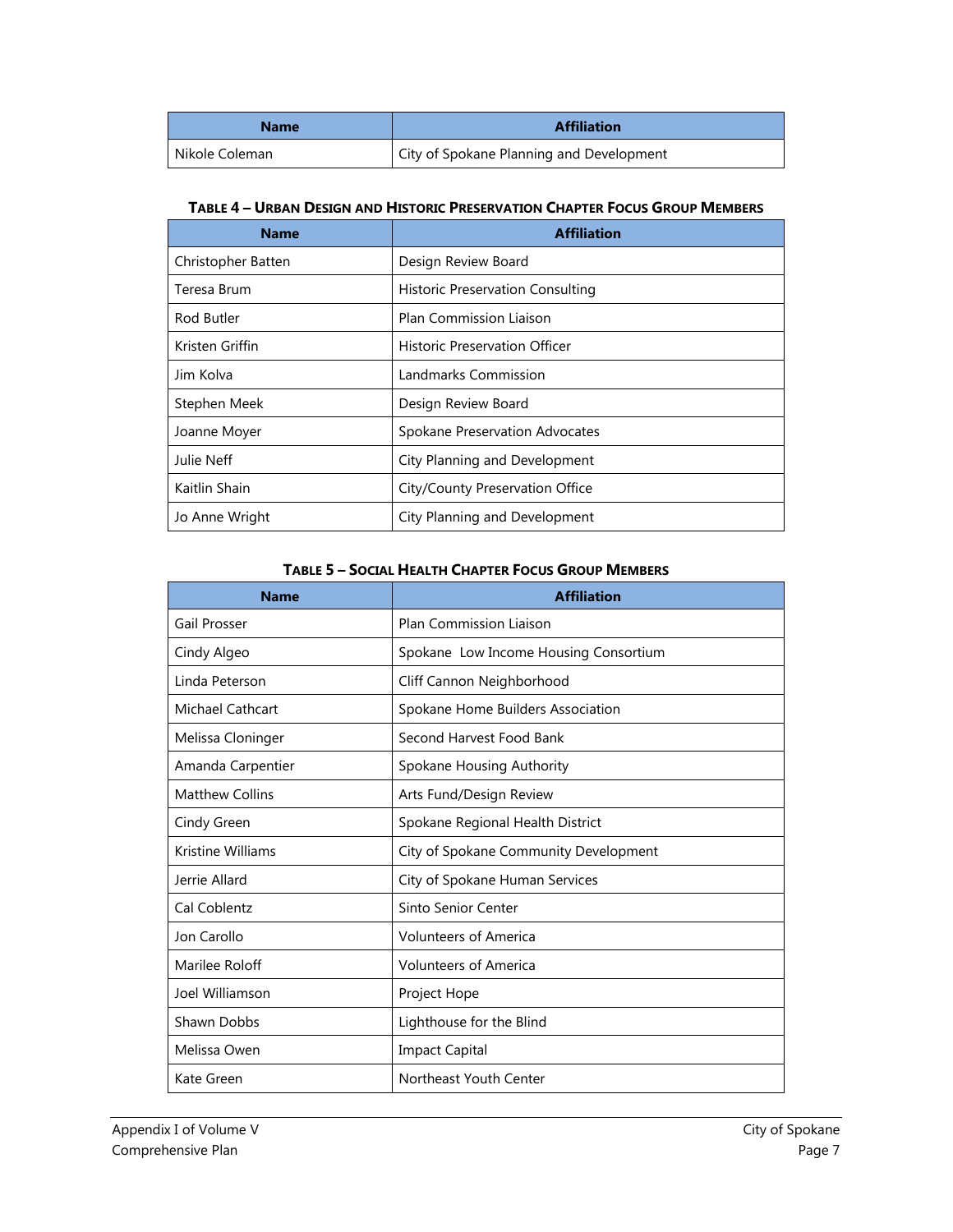| <b>Name</b>    | <b>Affiliation</b>                       |
|----------------|------------------------------------------|
| Anna Matthews  | <b>Avista Corporation</b>                |
| David Roberts  | Spokane Housing Ventures                 |
| Nikole Coleman | City of Spokane Planning and Development |

#### **TABLE 6 – NEIGHBORHOODS CHAPTER FOCUS GROUP MEMBERS**

| <b>Name</b>      | <b>Affiliation</b>                                |
|------------------|---------------------------------------------------|
| Ann Bergeman     | Neighbors for Neighborhoods                       |
| Kerry Brooks     | <b>Plan Commission Liaison</b>                    |
| Jay Cousins      | Emerson Garfield                                  |
| Christy Hamilton | Spokane C.O.P.S                                   |
| Jennifer Hansen  | Spokane Regional Health District                  |
| Paul Kropp       | Neighborhood Alliance                             |
| Rod Minarik      | Office of Neighborhood Services                   |
| Kevin Morrison   | Spokane School District #81                       |
| Jeff Stevens     | Northwest, District 3 Neighborhood Representative |
| Luke Tolley      | Hillyard, District 1 Neighborhood Representative  |
| Chris Tornquist  | Comstock, District 2 Neighborhood Representative  |
| Jo Anne Wright   | City Planning and Development                     |

## **TABLE 7 – PARKS, RECREATION, AND OPEN SPACE CHAPTER FOCUS GROUP MEMBERS**

| <b>Name</b>       | <b>Affiliation</b>               |
|-------------------|----------------------------------|
| Tony Madunich     | City of Spokane Parks Department |
| Garrett Jones     | City of Spokane Parks Department |
| Asher Ernst       | <b>Plan Commission Liaison</b>   |
| Ken Van Vorhees   | Spokane Parks Board              |
| Loreen McFaul     | <b>Centennial Trail</b>          |
| Jen Hussey        | West Central Neighborhood        |
| Mike Peterson     | Lands Council                    |
| Tim Sanger        | Friends of the Falls             |
| Kathy Ely         | Spokane Public Schools           |
| Juliet Sinisterra | Riverfront Park Master Plan      |
| Paul Knowles      | County Parks Department          |
| Jan Loux          | Peaceful Valley Neighborhood     |
| Matthew Phillipy  | Peaceful Valley Neighborhood     |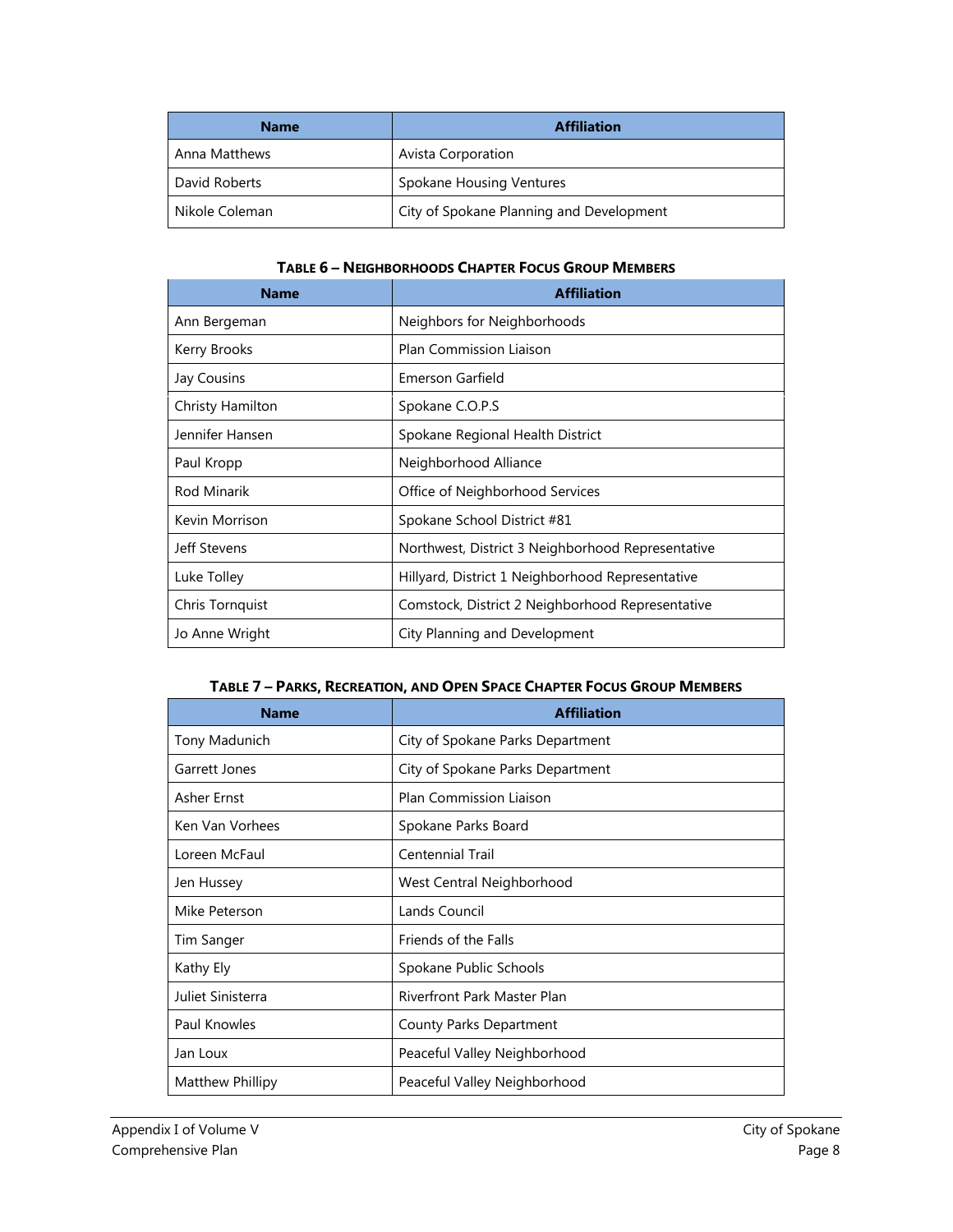| <b>Name</b>    | <b>Affiliation</b>                       |
|----------------|------------------------------------------|
| Nikole Coleman | City of Spokane Planning and Development |

# Link Transportation Chapter

In 2013, and in addition to the 2017 Comprehensive Plan Update process, the City initiated an update to the Comprehensive Plan's Transportation Chapter through a separate, but concurrent process branded as LINK Spokane. This chapter integrates the Transportation and Capital Facilities (sewer, water and stormwater) chapters. The LINK update included a review of transportation and integrated infrastructure best practices; review and participation by staff and agencies in a technical advisory group, and a citizen public policy group that reviewed and updated the Transportation Chapter's Vision, Values, Goals, Policy, and Actions. A joint Public Policy Group and Technical Advisory Group meeting kicked off this portion of the update.

The LINK Spokane update process included transportation tours of the City, a wide variety of innovative public input strategies, open houses, brochures for distribution, television and social media updates, as well as participation in three Council District Meetings held in 2013, drop-in workshops held around the City, booths at community street fairs and multi-cultural celebrations, and a joint Plan Commission and City Council meeting focused on transportation system needs.

Formation of the LINK Spokane Policy Advisory Group occurred between January and September of 2016, where the group worked on developing and refining the vision statement, values, goals, policies, and actions in the Link Chapter. The City offered four LINK Spokane/Shaping Spokane Open Houses during the months of February and March of 2017 in Council Districts 1, 2, and 3 as well as Downtown.

# **2014-2015 Outreach Activities**

On May 1, 2014, the 2013 Public Participation Plan was updated. The overall objective of this program was to describe how the City would continue to engage the public during the course of the Comprehensive Plan review and update. This program included an updated project description, goals, and schedule. Additionally, the public participation methods and tools varied by type of activity.

While traditional methods (meetings, workshops, presentations, etc.) played an important role in public engagement efforts during the 2017 Update process, the City also utilized alternative participation tools to broaden outreach and disseminate information. Websites and social media were used to share information throughout the review and update.

These broader outreach methods and tools included:

- Broad dissemination of background data and growth alternatives, proposals and alternatives:
	- o Documents such as the public participation program, draft and final Plans, draft and final environmental review documents, and other project materials were posted on the website and made available at local libraries.
	- o Notice of the availability of the draft Plan was published in the Spokesman-Review (a newspaper of general circulation).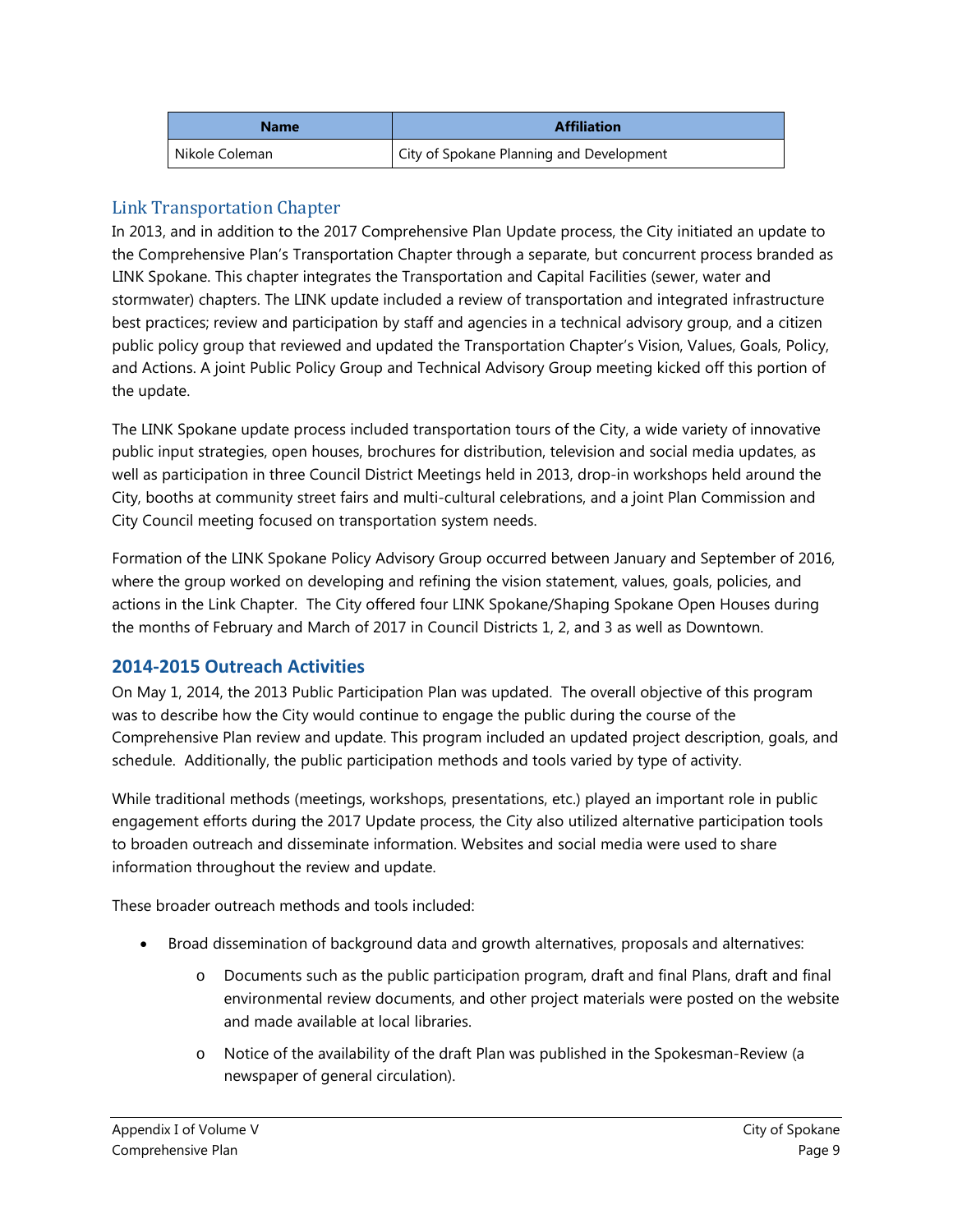- o The City sent information to the Plan Commission, regional and City agencies as appropriate and local and community-based organizations to extend outreach and expand participation.
- Opportunities for written comments:
	- o Online public feedback tools (email, website, and Facebook).
	- o Comment forms available at public meetings and hearings.
- Public meetings after effective notice:
	- o General notice of the time and place of public meetings were provided through standard notice procedures such as emails to project list-serve and other related email lists.
- Opportunities for open discussion:
	- o Online dialogue and interactive activities (via social media or website).
	- o Presentations to Community Assembly and other citizen groups.
	- o Public meetings, open houses, and presentations.
	- o Workshops with interested community or stakeholder groups.
	- o Youth engagement activity through partnerships.
- Communication programs and information services:
	- o Website, Facebook page, Twitter, blogs.
	- o Online narrated PowerPoint presentation to introduce the 2017 Update on website, Twitter, and Facebook.
	- o Links to background reports, research and articles relevant to the Comprehensive Plan Elements.
	- o Press briefings for reporters and bloggers and press releases distributed to local community and ethnic media.
- Consideration of and response to public comments:
	- o The City considered public comments throughout the review, and the Comment Log is included at the end of this appendix.

# Neighborhood Profiles

Starting in 2014, Planning and Development Services staff worked with neighborhood councils in developing their neighborhood profiles, which highlight each neighborhood's assets for use by visitors, developers and businesses. The profiles include the history, life, treasures, physical features, tales, events, and activities that residents love about their neighborhoods. Staff developed an instruction booklet and CDs for the neighborhoods to use when writing their profiles, and worked with the Community Assembly and each neighborhood council on their profiles. An interactive website map allowed people to pin icons to places of interest in their neighborhoods, with the results being included in the profiles.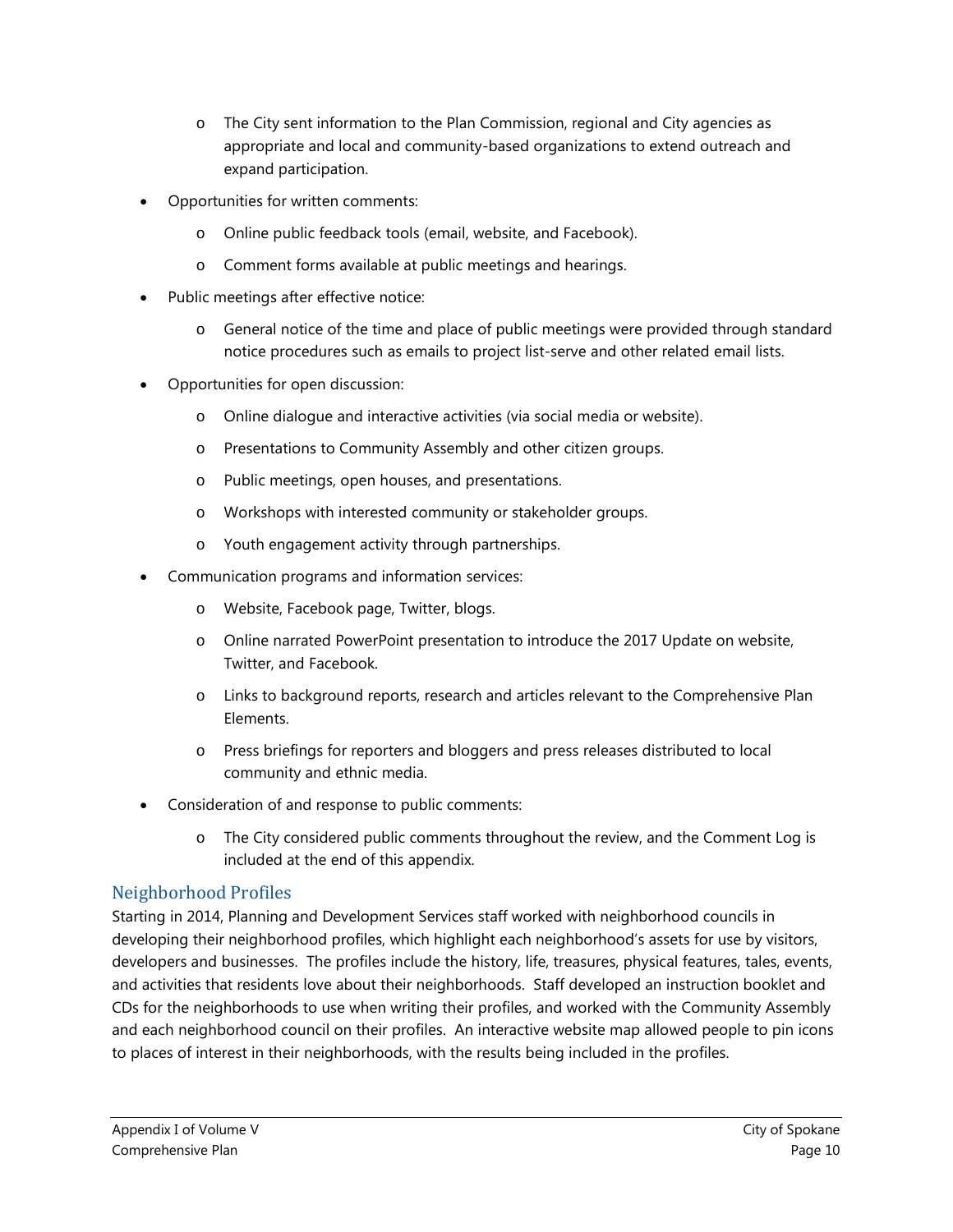# **2016-2017 Outreach Activities**

The City's public engagement efforts in processing the 2017 Update have been consistent with, and in many cases, exceeded the identified engagement activities identified in the adopted Public Participation Plan.

| <b>Public Outreach Event</b>                                                                                                                                                                                                                                                                                                                                                                                                                          | <b>Date</b>                                                            |
|-------------------------------------------------------------------------------------------------------------------------------------------------------------------------------------------------------------------------------------------------------------------------------------------------------------------------------------------------------------------------------------------------------------------------------------------------------|------------------------------------------------------------------------|
| Formation and meetings of LINK Spokane Policy Advisory Group, working on<br>developing/refining vision, values, goals, policies, and actions.                                                                                                                                                                                                                                                                                                         | January, February,<br>March, April, June,<br>August, September<br>2016 |
| Shaping Spokane Neighborhood Profiles sent back to neighborhoods for final approval<br>at Community Assembly meeting.                                                                                                                                                                                                                                                                                                                                 | April 7, 2016                                                          |
| Power Point presentation - Planning and Economic Development Committee                                                                                                                                                                                                                                                                                                                                                                                | April 18, 2016                                                         |
| Power Point presentation - Community Assembly                                                                                                                                                                                                                                                                                                                                                                                                         | July 7, 2016                                                           |
| Website, press releases, blogs, Facebook, Twitter, videos, newspaper notices, notices,<br>emails, advertisements and articles.                                                                                                                                                                                                                                                                                                                        | 2016-2017                                                              |
| Neighborhood Profile updates                                                                                                                                                                                                                                                                                                                                                                                                                          | 2014-2017                                                              |
| Staff coordination with Department of Commerce on GMA's Comprehensive Plan<br>update process. The City's work on the 2017 Update followed guidance from the<br>Washington State Department of Commerce (i.e., Periodic Update Checklist for Cities -<br>Updated June 2016, Development Regulations Checklist, and Expanded Comprehensive<br>Plan Checklist). In addition, the City has complied with RCW 36.70A.370 in processing<br>the 2017 Update. | 2016-2017                                                              |
| Staff coordination with Spokane Regional Transportation Council throughout 2017<br>Update process.                                                                                                                                                                                                                                                                                                                                                    | 2015-2017                                                              |
| Seven chapter reviews and editing by other City departments and agency<br>representatives.                                                                                                                                                                                                                                                                                                                                                            | 2015-2017                                                              |
| Public Open Houses - Council Districts 1, 2, and 3 as well as Downtown.                                                                                                                                                                                                                                                                                                                                                                               | September 13, 20, 22<br>and 29, 2016                                   |
| Plan Commission workshops to review public comment.                                                                                                                                                                                                                                                                                                                                                                                                   | September 2016<br>through March 2017.                                  |
| Virtual Open House on website.                                                                                                                                                                                                                                                                                                                                                                                                                        | On-going                                                               |
| 21 Plan Commission workshops.                                                                                                                                                                                                                                                                                                                                                                                                                         | 2016-2017                                                              |
| Six City Council study sessions.                                                                                                                                                                                                                                                                                                                                                                                                                      | 2016-2017                                                              |
| Community Assembly and Land Use Sub-Committee meetings and updates.                                                                                                                                                                                                                                                                                                                                                                                   | 2016-2017                                                              |
| Updates to Neighborhood Councils.                                                                                                                                                                                                                                                                                                                                                                                                                     | 2015-2017                                                              |
| Updates to Planning and Economic Development Committee.                                                                                                                                                                                                                                                                                                                                                                                               | 2016-2017                                                              |
| The City issued a State Environmental Policy Act (SEPA) Addendum for the 2017 Update.                                                                                                                                                                                                                                                                                                                                                                 | February 20, 2017                                                      |

|  |  | TABLE 8 - 2016 & 2017 PUBLIC OUTREACH EVENTS |  |
|--|--|----------------------------------------------|--|
|  |  |                                              |  |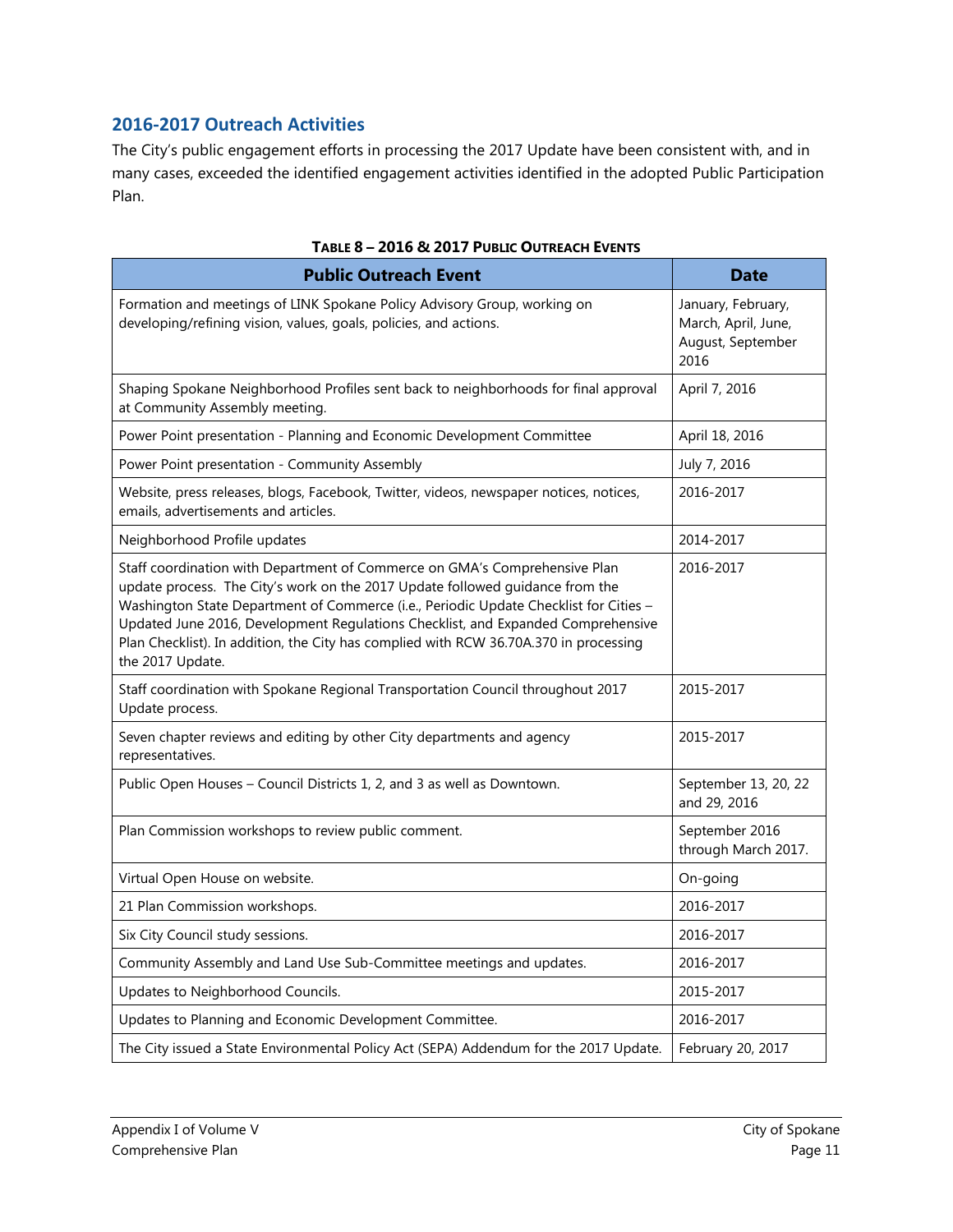| <b>Public Outreach Event</b>                                                                                                                                                                                                                                                                                                                                                                                                                                                           | <b>Date</b>                              |
|----------------------------------------------------------------------------------------------------------------------------------------------------------------------------------------------------------------------------------------------------------------------------------------------------------------------------------------------------------------------------------------------------------------------------------------------------------------------------------------|------------------------------------------|
| LINK Spokane and Shaping Spokane Open Houses - Council Districts 1, 2, and 3 and<br>Downtown.                                                                                                                                                                                                                                                                                                                                                                                          | February 28, March 1,<br>2, 7 and 8 2017 |
| The City published a combined notice of the SEPA addendum and the Plan Commission<br>Public Hearing in the Spokesman-Review, a City of Spokane newspaper, and the Official<br>Gazette.                                                                                                                                                                                                                                                                                                 | February 21, 2017<br>February 28, 2017   |
| PowerPoint presentation - Plan Commission Wetlands Hearing.                                                                                                                                                                                                                                                                                                                                                                                                                            | March 2017                               |
| The Plan Commission held a public hearing and received public testimony on the 2017<br>Update.                                                                                                                                                                                                                                                                                                                                                                                         | March 8, 2017                            |
| PowerPoint presentation - Plan Commission Hearing                                                                                                                                                                                                                                                                                                                                                                                                                                      | March 8, 2017                            |
| PowerPoint presentation - City Council and Plan Commission Joint Session                                                                                                                                                                                                                                                                                                                                                                                                               | March 16, 2017                           |
| PowerPoint presentation - Plan Commission Deliberations                                                                                                                                                                                                                                                                                                                                                                                                                                | March 22, 2017                           |
| The Plan Commission extended the public comment period for written testimony to<br>March 15, 2017, and held deliberations on the Comprehensive Plan Update proposals on<br>March 22, 2017.                                                                                                                                                                                                                                                                                             | March 22, 2017                           |
| The Department of Commerce and Spokane Regional Transportation Council will review<br>the Comprehensive Plan pursuant to the GMA requirement which requires a 60-day<br>comment period prior to adoption by City Council in April, following Plan Commission<br>review and recommendation of the 2017 Comprehensive Plan Update, and prior to<br>scheduling a hearing before Spokane City Council for review and adoption of the 2017<br>Comprehensive Plan Update, as may be amended. | Spring 2017                              |
| Plan Commission Hearings and City Council Hearings.                                                                                                                                                                                                                                                                                                                                                                                                                                    | 2016-2017                                |
| <b>Final Adoption</b>                                                                                                                                                                                                                                                                                                                                                                                                                                                                  | June 30, 2017                            |

# <span id="page-11-0"></span>**I.3 2017 Comprehensive Plan Update Public Comment Opportunities**

The City of Spokane welcomed public comments throughout the update process, which began in 2013. Comments were taken at all public meetings, including the focus group meetings, open houses, Community Assembly meetings, Neighborhood Council meetings and at Plan Commission and City Council hearings. Feedback from the Plan Commission and City Council was received at Plan Commission Workshops and City Council Study Sessions. Written comments were received throughout the entire process including comments received on the Shaping Spokane website. When the Draft 2017 Comprehensive Plan was completed in March of 2017, the draft Plan was distributed to local libraries, agencies and members of the public who had requested to be on the distribution list. The City placed official public notices and invitations to comment in the local paper of record, official City Gazette, and on the project website, which included an on-line survey. A full record of comments and responses is attached at the end of this appendix.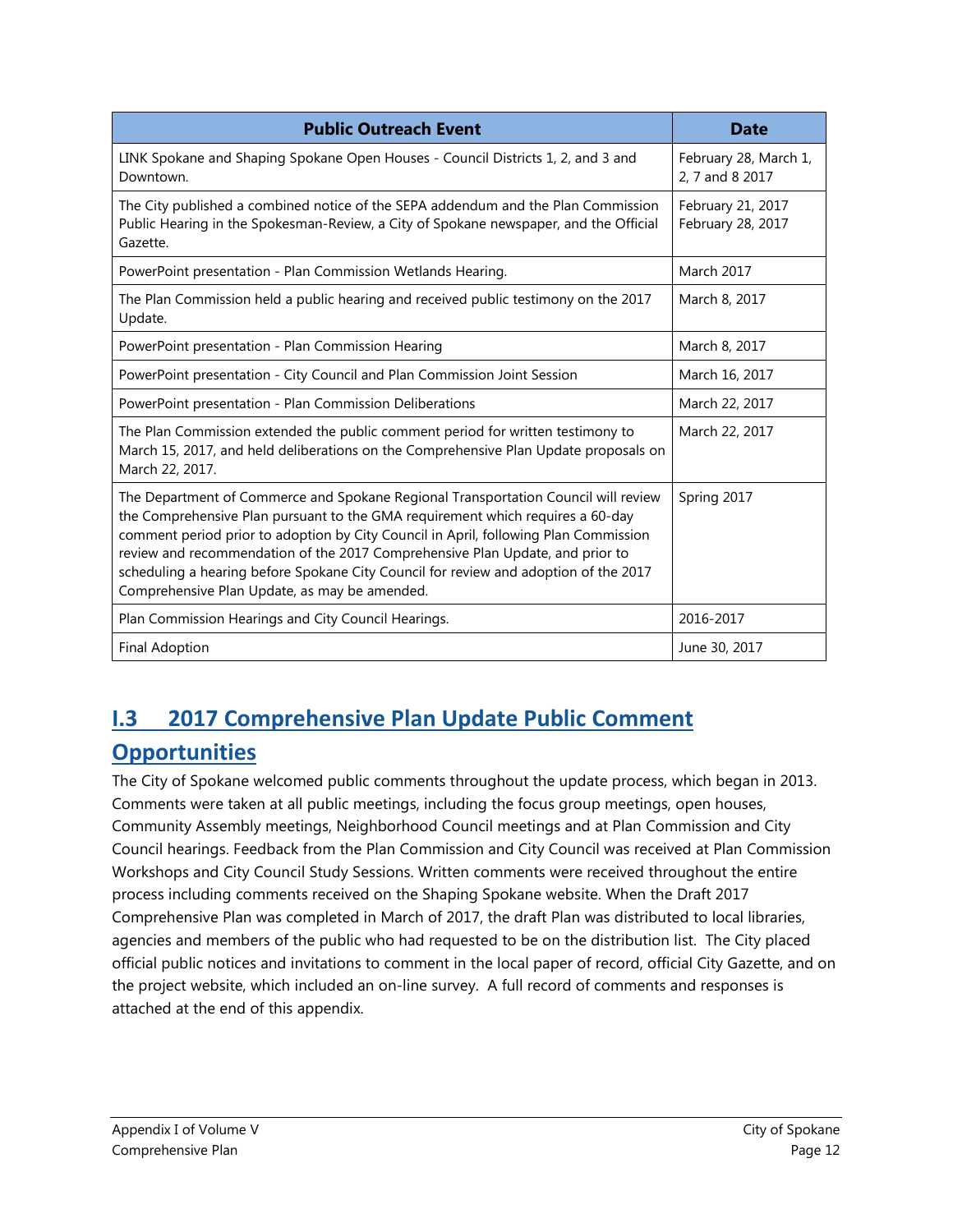# <span id="page-12-0"></span>**I.4 Public Hearings**

The City provided an opportunity for public comment at the Plan Commission Hearing on March 8, 2017, where the public comment period was extended to March 15, 2017. Deliberations were held on March 22, 2017. Public comment will also be taken at the City Council hearing(s) in June 2017.

# <span id="page-12-1"></span>**I.5 Formal Consultation**

Formal consultation includes communication that is required by regulation and includes formal agency review. The City participated in formal consultation with the Department of Commerce and Spokane Regional Transportation Council.

# <span id="page-12-2"></span>**I.6 Informal Consultation**

Informal consultation consists of staff-to-staff contact between agencies or offices, generally through a formal email announcement. The City consulted informally with local jurisdictions, tribal governments and other stakeholders continuously from the beginning of the project through a distribution list.

# **Attached:**

- Public Participation Plan Resolution 2013
- Spokane Public Participation Program May 2014 Updated February 2016
- Shaping Spokane Comment Log

*\* Additional information is available upon request from the Planning and Development Services Department at City Hall - 509-625-6300.*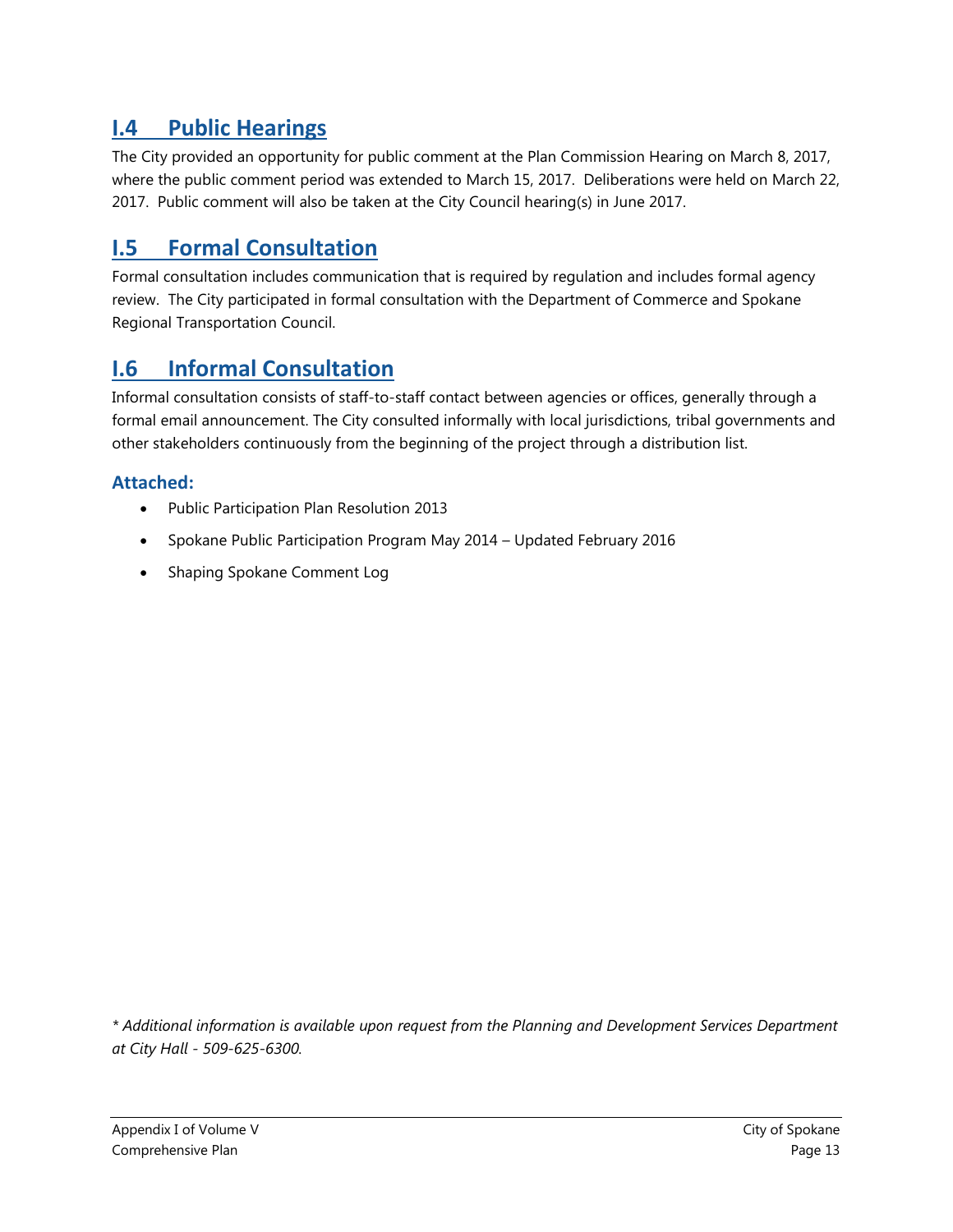

| SPOKANE                   | <b>Agenda Sheet for City Council Meeting of:</b>               | <b>Date Rec'd</b>     | 1/24/2013     |
|---------------------------|----------------------------------------------------------------|-----------------------|---------------|
| 02/04/2013                |                                                                | <b>Clerk's File #</b> | RES 2013-0011 |
|                           |                                                                | <b>Renews#</b>        |               |
| <b>Submitting Dept</b>    | <b>PLANNING SERVICES</b>                                       | <b>Cross Ref#</b>     |               |
| <b>Contact Name/Phone</b> | <b>JO ANNE</b><br>6017                                         | Project #             |               |
|                           | <b>WRIGHT</b>                                                  |                       |               |
| <b>Contact E-Mail</b>     | JWRIGHT@SPOKANECITY.ORG                                        | Bid #                 |               |
| <b>Agenda Item Type</b>   | <b>Resolutions</b>                                             | <b>Requisition #</b>  |               |
| <b>Agenda Item Name</b>   | COMPREHENSIVE PLAN REVIEW AND UPDATE PUBLIC PARTICIPATION PLAN |                       |               |

## **Agenda Wording**

Resolution approving the Public Participation Plan for the Comprehensive Plan Review and Update.

### **Summary (Background)**

The City is undertaking a major periodic review of the Comprehensive Plan as required by the Washington State Growth Management Act (GMA). The GMA requires local governments to develop a Public Participation Plan (Plan) for early and continuous public participation. The Plan shall provide information to assist the public in understanding issues and provide opportunities for the public to contribute ideas and provide feedback to staff and appointed and elected officials.

| <b>Fiscal Impact</b>              |                       | <b>Budget Account</b>        |                                 |
|-----------------------------------|-----------------------|------------------------------|---------------------------------|
| Select<br>S                       |                       | #                            |                                 |
| Select<br>\$                      |                       | #                            |                                 |
| Select<br>\$                      |                       | #                            |                                 |
| <b>Select</b><br>\$               |                       | #                            |                                 |
| <b>Approvals</b>                  |                       | <b>Council Notifications</b> |                                 |
| <b>Dept Head</b>                  | CHESNEY, SCOTT        | <b>Study Session</b>         |                                 |
| <b>Division Director</b>          | <b>QUINTRALL, JAN</b> | <b>Other</b>                 | <b>PCED</b>                     |
| <b>Finance</b>                    | <b>BUSTOS, KIM</b>    | <b>Distribution List</b>     |                                 |
| <b>Legal</b>                      | <b>BURNS, BARBARA</b> | schesney@spokanecity.org     |                                 |
| For the Mayor<br>SANDERS, THERESA |                       | Imeuler@spokanecity.org      |                                 |
| <b>Additional Approvals</b>       |                       |                              |                                 |
| <b>Purchasing</b>                 |                       |                              |                                 |
|                                   |                       |                              |                                 |
|                                   |                       |                              |                                 |
|                                   |                       |                              | ADOPTED BY SPOKANE CITY COLINGH |

 $14/201$ 3

 $RES$  2013-001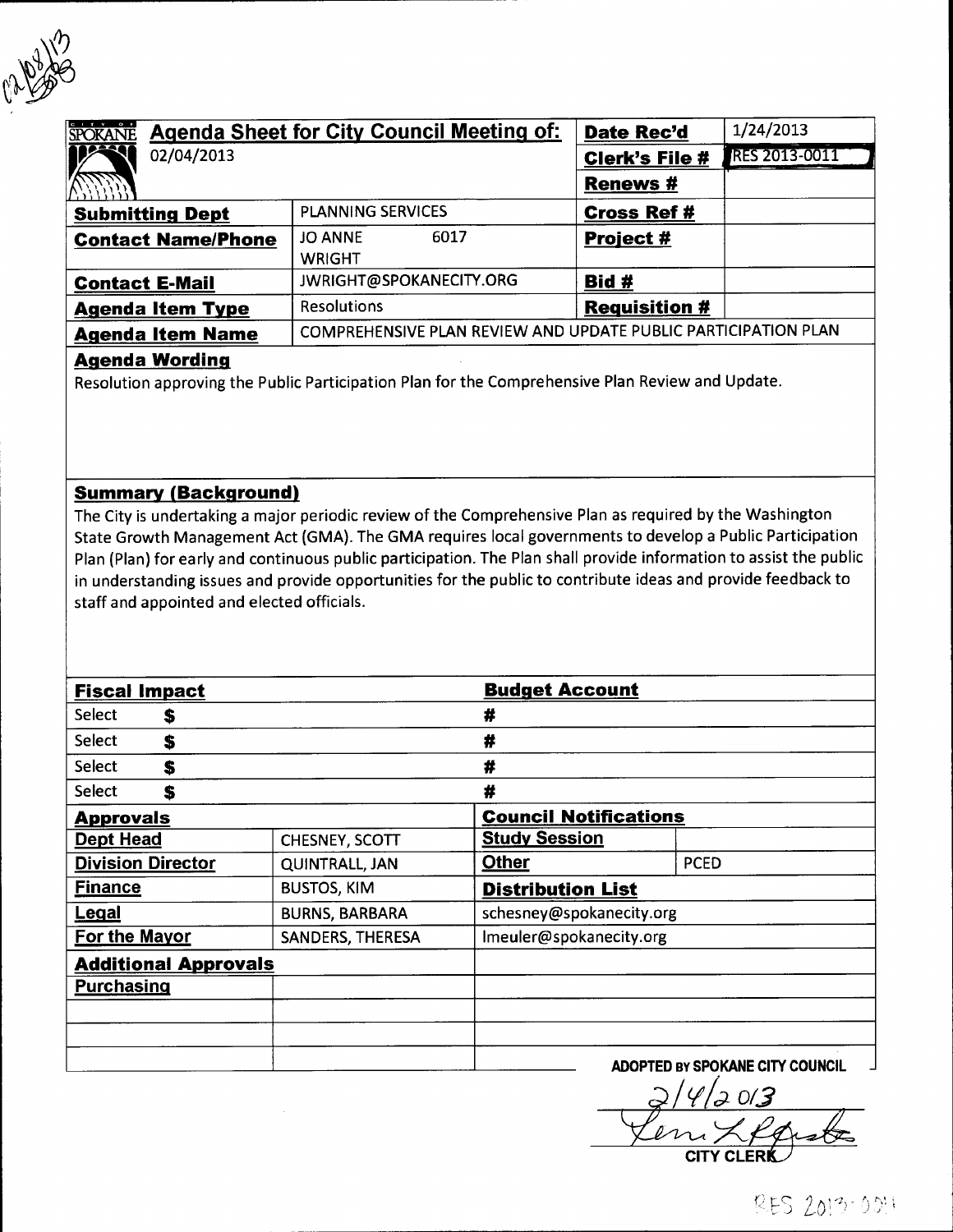## RESOLUTION NO. 2013-0011

#### A RESOLUTION ADOPTING A PUBLIC PARTICIPATION PLAN FOR THE CITY OF SPOKANE COMPREHENSIVE PLAN REVIEW AND UPDATE

WHEREAS, the Washington State Legislature passed the Growth Management Act (RCW 36.70A) in 1990 requiring, among other things, early and continuous public participation; and

WHEREAS, the City of Spokane adopted the Comprehensive Plan in 2001 containing a set of goals, policies, maps, illustrations, and implementation strategies that state how the city should grow physically, socially, and economically.; and

WHEREAS, the City of Spokane will be completing a review and update to the Comprehensive Plan, as required by WAC 36.70A; and

WHEREAS, periodic review and update of the City's Comprehensive Plan provides the City with the opportunity to reconsider and evaluate local needs, incorporate current laws and new data, correct errors, and/or clarify intent; and

WHEREAS, the Planning and Development Department has prepared a Public Participation Plan to establish how the City will engage the public during the course of the Comprehensive Plan Review and Update; and

WHEREAS, the Public Participation Plan developed for the Comprehensive Plan Review and Update shall provide information to assist the public in understanding issues, seek early and continuous involvement of all citizens, and provide opportunities for the public to contribute ideas and provide feedback to staff and appointed and elected officials; and

WHEREAS, successful and meaningful public participation can only be assured through a public education effort where the issues and complexities of planning can be simply explained and openly discussed; and

NOW, THEREFORE, BE IT RESOLVED BY THE CITY COUNCIL FOR THE CITY OF SPOKANE THAT IT HEREBY ADOPTS the Public Participation Plan for the Comprehensive Plan Review and Update.

ADOPTED by the City Council this day of  $\overline{f}$ Approved as to form: **Assistant City Attorney**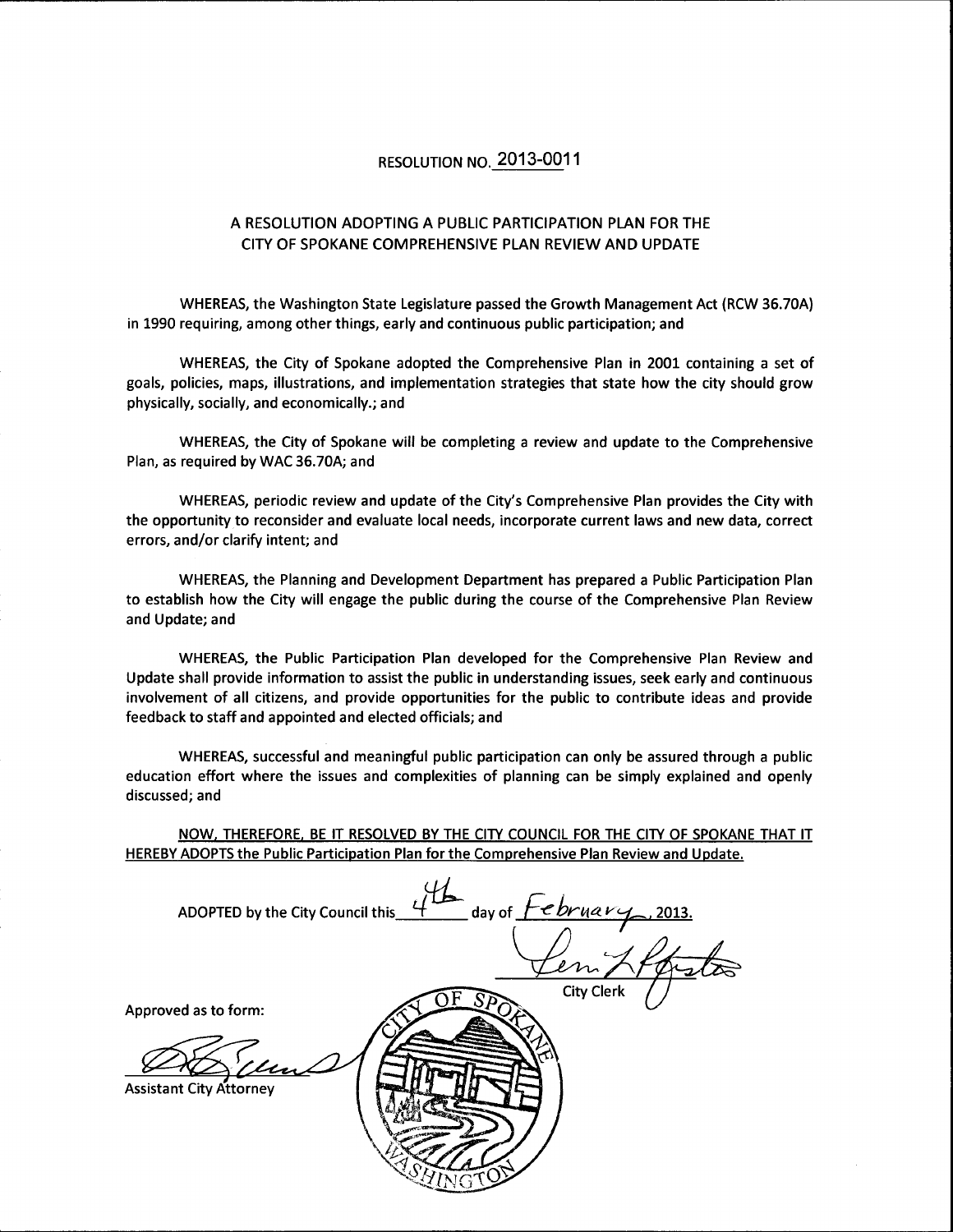# City of Spokane Comprehensive Plan Review and Update **Public Participation Plan**

#### **INTRODUCTION**

The City of Spokane is undertaking a major periodic review of the Comprehensive Plan as required by the Washington State Growth Management Act (GMA). GMA requires local governments to develop a public participation plan. (Revised Code of Washington [RCW] 36.70.A. 140). This Public Participation Plan (Plan) addresses how the City will meet the requirements for early and continuous public participation.

In addition to complying with the GMA, periodic review and update of the City's Comprehensive Plan and development regulations provides the City with the opportunity to reconsider and evaluate local needs, incorporate current laws and new data, correct errors, and/or clarify intent.

#### **GOALS**

The goals of this Plan are to:

- Provide information to assist the public in understanding issues
- Seek early and continuous involvement of all citizens  $\bullet$
- Provide opportunities for the public to contribute ideas and provide feedback to staff and  $\bullet$ appointed and elected officials
- Make the process accessible and engaging to interested citizens  $\bullet$

#### **SCHEDULE**

The review began in mid 2012 and will continue for approximately two years. It will conclude when the City Council adopts the revised Comprehensive Plan and any associated development regulations.

| Step 1 Determine Extent of Update, Develop Public Participation Plan   | Summer - Fall 2012    |
|------------------------------------------------------------------------|-----------------------|
| <b>Step 2</b> Review and Analyze GMA Requirements and Compliance       | Summer - Fall 2012    |
| <b>Step 3</b> Evaluate Status of Comprehensive Plan and Implementation | Fall 2012 - Fall 2013 |
| Step 4 Develop Alternatives and Draft Amendments as Needed             | Fall 2013             |
| <b>Step 5</b> Final Recommended Plan Review and Adoption               | Winter – Summer 2014  |

#### **METHODS**

The objective of this Plan is to establish how the City will engage the public during the course of the review. The Plan includes multiple strategies to encourage and facilitate widespread community participation, although participation methods used for each step may vary. This Plan may be reviewed and refined as the review progresses.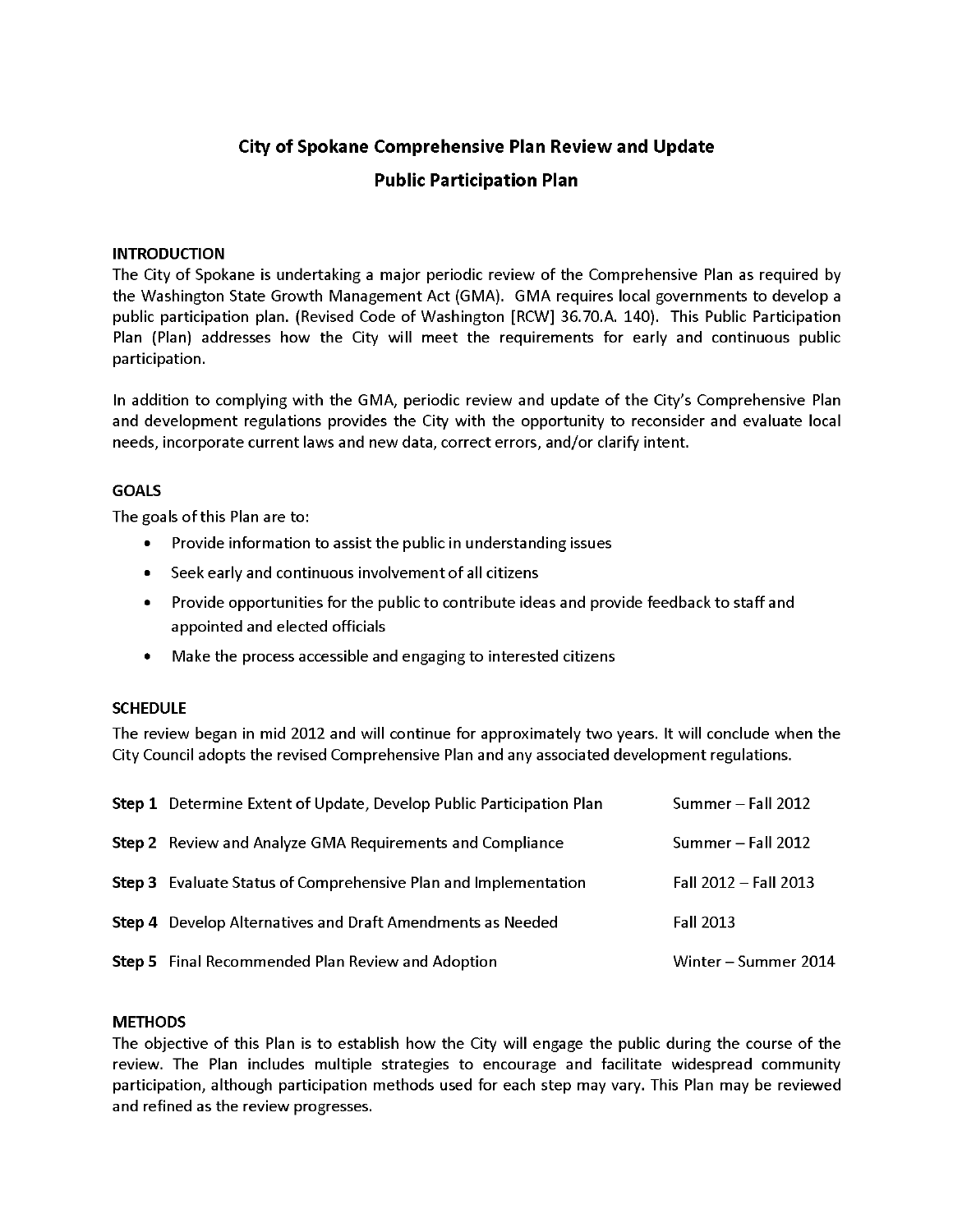#### Open Houses, Workshops, Other Public Meetings

Community open house meetings, workshops with key community or stakeholder groups, or any additional relevant public meeting(s) will be held at key points during the process to inform and provide opportunities for public comment. General notice of the time and place of the public meetings will be provided through standard notice procedures, such as emails and newspaper notices.

#### **Focus Groups, Advisory Committee(s)**

Focus Groups and/or an Advisory Committee will provide feedback to staff on proposed changes to goals, policies, and any relevant regulations.

#### **Plan Commission Workshops**

The City of Spokane Plan Commission will hold public workshops throughout the review process. Meetings times are posted on the Plan Commission web page on the City of Spokane Planning and Development Services website at www.spokaneplanning.org.

#### **City Council Briefings**

The Council will periodically review and discuss the review process at their Planning, Community, and Economic Development (PCED) meetings, held every first and third Monday at 11:00 a.m. in the Fifth Floor Conference Room at City Hall. In addition, briefings may be scheduled for Council Study Sessions, which are held every Thursday at 3:30 in the City Council Briefing Center.

#### **Plan Commission Hearing(s)**

The City Plan Commission will conduct one or more public hearings to gather and consider public comment on the update proposals before they make a recommendation to the City Council. The City Plan Commission will forward their findings and recommendations to the City Council for their consideration.

#### **City Council Hearing(s)**

The City Council will conduct at least one public hearing to gather and consider public input on the proposed amendments recommended by the Plan Commission. Public notice of the hearing will clearly state that the hearing(s) will be the final opportunity for public comment.

#### **Written Comments**

Written comments are welcome throughout the Comprehensive Plan review. Formal written comments may be submitted for a public hearing of the City of Spokane Plan Commission and/or a public hearing of the City Council. To ensure consideration, written comments must be received by the City of Spokane prior to the close of the public hearing. Please submit written comments to: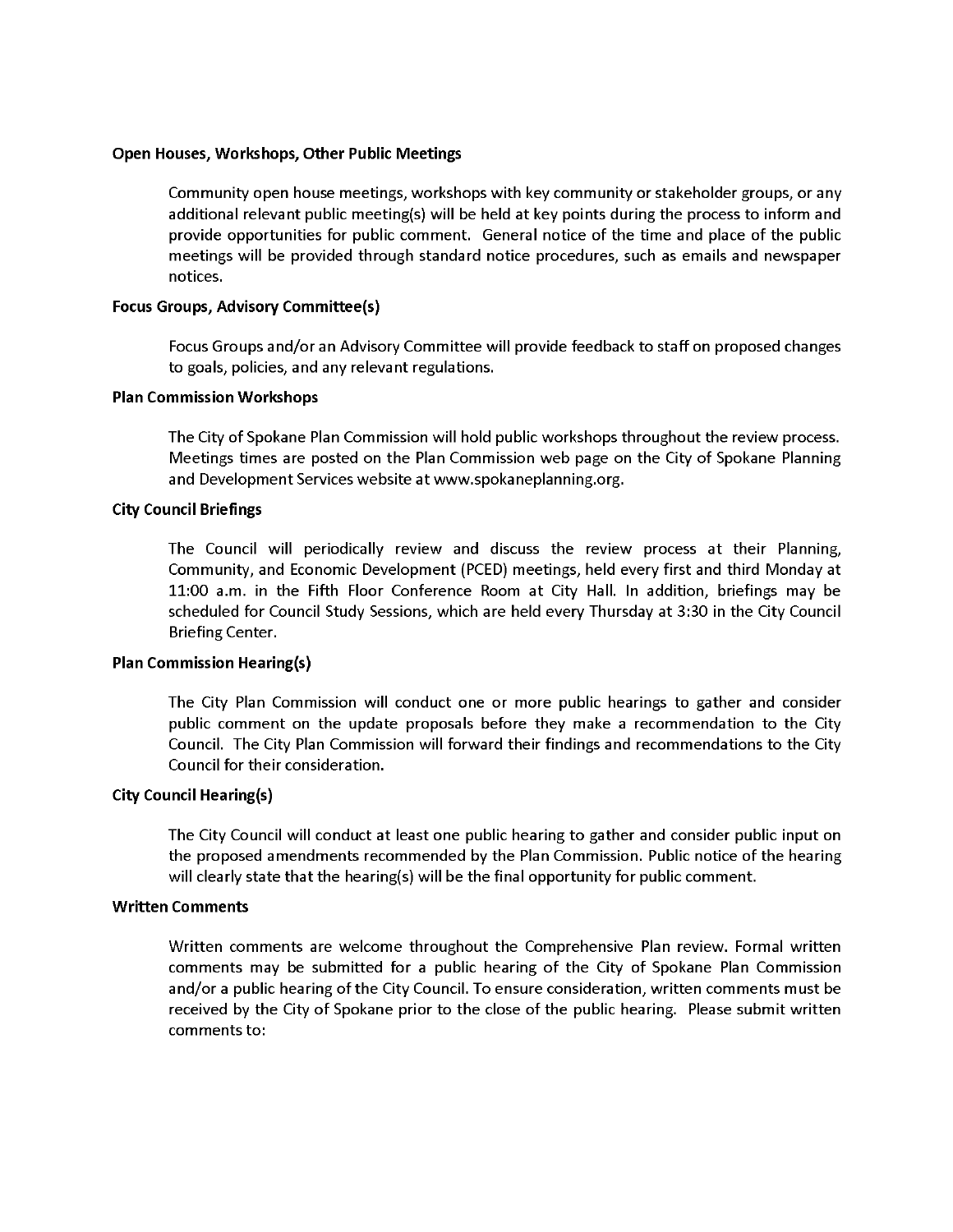Nikole Coleman-Porter Address: City of Spokane Planning and Development Services RE: Comprehensive Plan Review 808 W Spokane Falls Blvd, Spokane WA 99201-3329 Fax: (509) 625-6013 Email: ncoleman@spokanecity.org

#### **Hearings-Decisions:**

Public notice of all public hearings and any decisions regarding the review and update of the Comprehensive Plan will be published under the "Legals" section in The Spokesman-Review Newspaper classified section.

Public notification of all hearings pertaining to the Comprehensive Plan will be provided at least 10 days before the date of the hearing. Public notification of amendments to development regulations will be provided at least 14 days prior to the hearing date.

#### Webpage

City of Spokane Planning and Development Services will establish a web presence for the review that includes status updates, reports, meeting notices and agendas, and other information. Follow the Update link at: www.spokaneplanning.org

#### **Public Notice and Mailing List**

Planning and Development Services will maintain a list of interested persons and organizations to receive notices of scheduled public meetings. Notice will be provided either by mail or email. Interested persons should contact Nikole Coleman-Porter at ncoleman@spokanecity.org.

#### **Online Surveys**

Online surveys may be used at key points in the review process to gather input on specific topic areas.

#### Press Releases, Media Advertisements

The City of Spokane will issue news releases to local media and/or place advertisements announcing public meetings or other key events or information updates during the review process. Media contacts include but are not limited to:

The Spokesman-Review, Pacific Northwest Inlander, City Cable 5, and other TV media.

#### **E-Newsletters**

Electronic newsletters may be used periodically to provide short informative subject specific information.

#### **CONCLUSION**

Since the Plan has been drafted at the beginning of the review process, it may change somewhat as conditions change over the review period. The most current information about upcoming activities and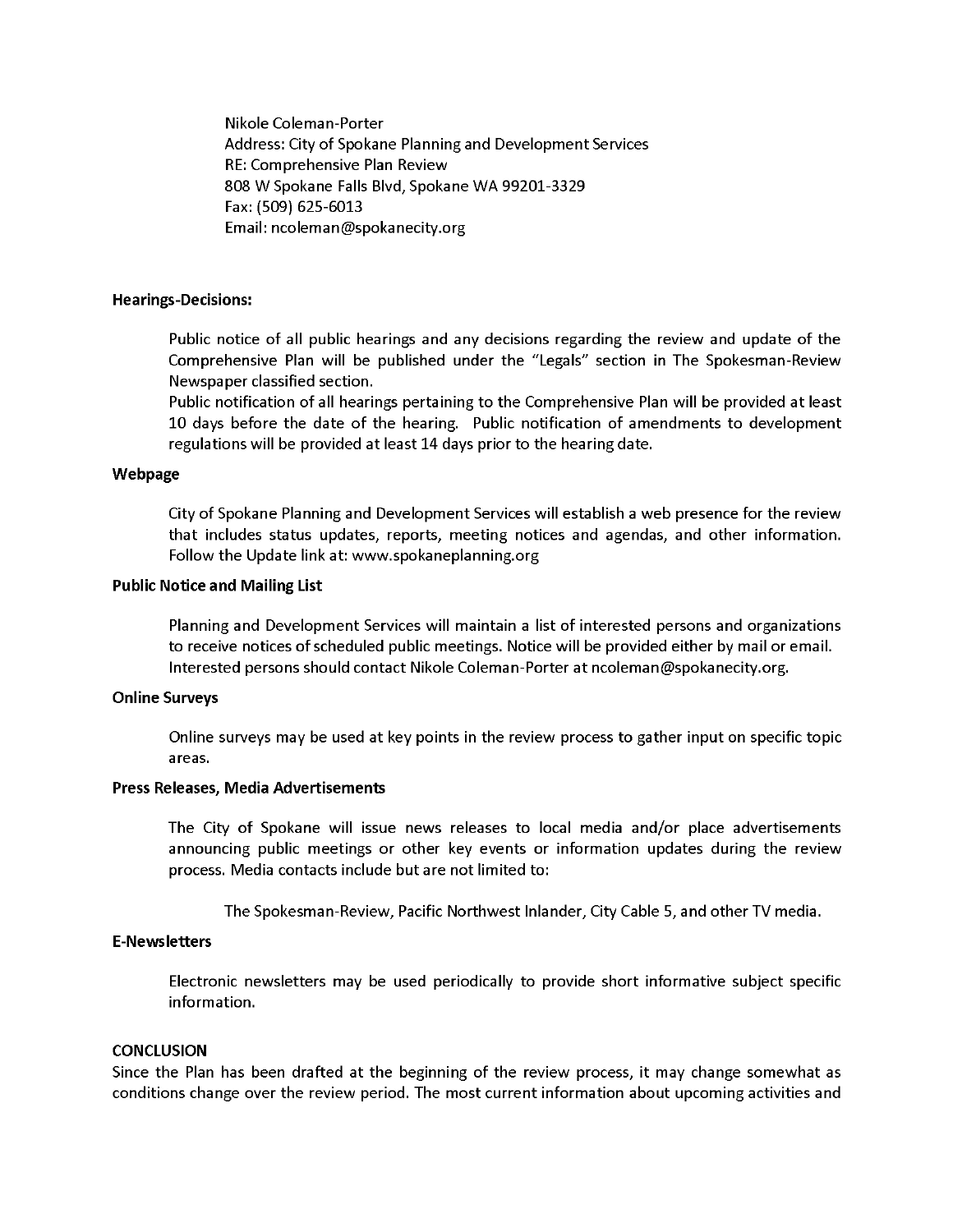comment opportunities related to the review will be available on the Planning and Development Services website. For information about the review, please contact the following City of Spokane Planning and Development Services Staff:

Jo Anne Wright, AICP Comprehensive Plan Review Project Manager 509-625-6017 jwright@spokanecity.org

Nikole Coleman-Porter, AICP 509-625-6883 ncoleman@spokanecity.org

Tirrell Black, AICP 509-625-6185 tblack@spokanecity.org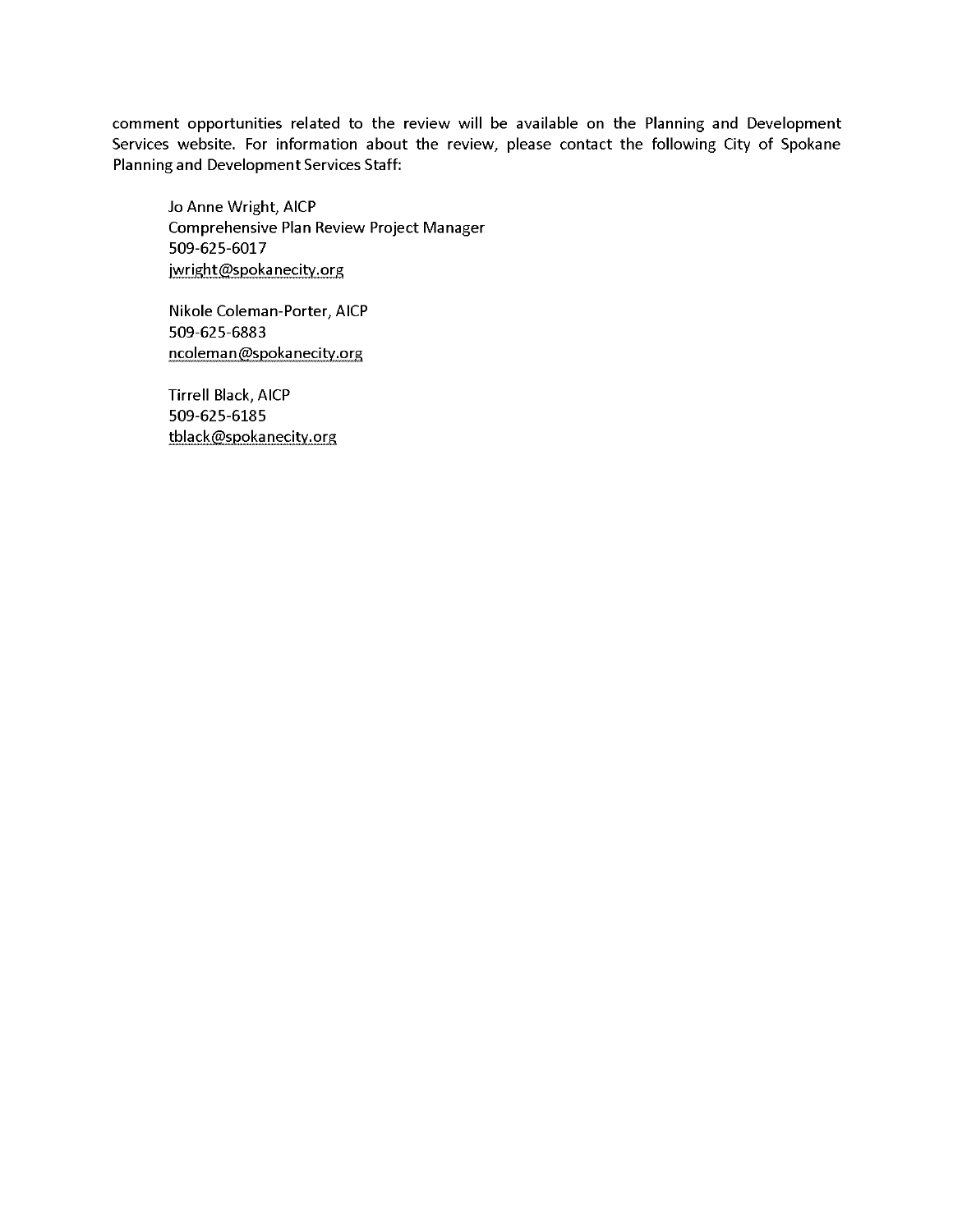**May 1, 2014 UPDATED February, 2016**



# **City of Spokane Comprehensive Plan Update**

# **Updated Public Participation Program**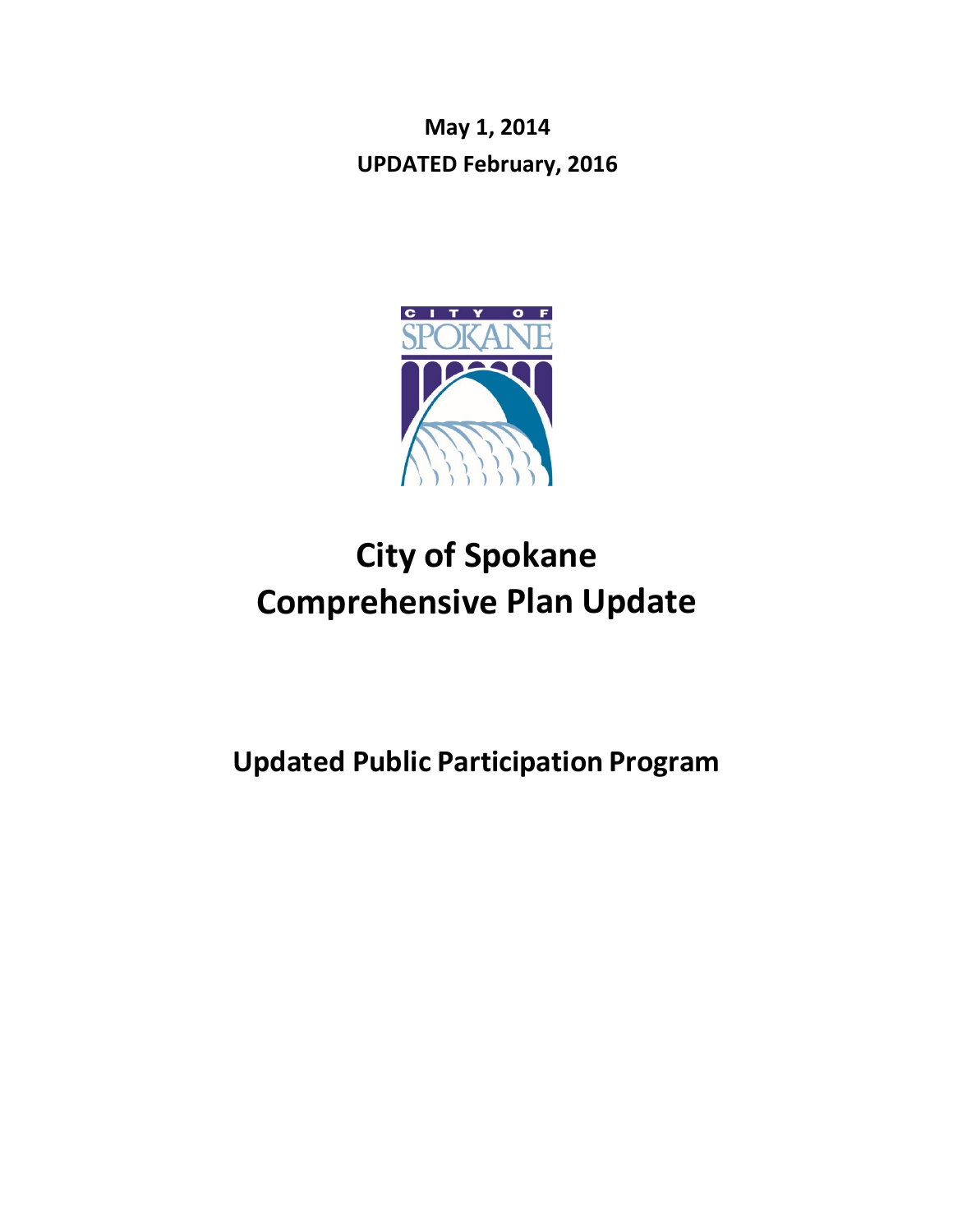## **City of Spokane Comprehensive Plan Update Revised Public Participation Program (RCW 36.70A.140)**

## **INTRODUCTION**

The City of Spokane is undertaking a major periodic review of the Comprehensive Plan as required by the Washington State Growth Management Act (GMA). The GMA requireslocal governments to create and broadly disseminate a Public Participation Program (Program). This revised Program updates an earlier version to reflect a modified schedule for the Review. It also describes how the City of Spokane (City) will meet the requirementsfor early and continuous public participation during the Review.

## **A. GOALS**

The overall goals of the Program are to:

- Provide objective information to assist the public in understanding issues
- Provide opportunities for the public to contribute ideas and provide feedback through all phases of the review
- Improve the involvement of traditionally under-represented audiences
- Make the process accessible and engaging to interested citizens

## **B. SCHEDULE**

The GMA requires that the City complete a major review of its Comprehensive Plan by June 30, 2017. The City initially launched the Review in late June, 2012 and conducted outreach and engagement in 2012-2013. The previous activities include:

• Determine Extent of Update, Develop Original Public Participation Plan Summer - Fall 2012 • Review and Analyze GMA Requirements and Compliance Summer – Fall 2012

| • Evaluate Status of Comprehensive Plan and Implementation | <b>Fall 2012</b>     |
|------------------------------------------------------------|----------------------|
| • Information on the City                                  | Summer 2012          |
| • Use of Social Media                                      | Summer 2012, Ongoing |
| • Three Public Council District Meetings                   | Spring 2013          |
| • Plan Commission Public Open House                        | Spring 2013          |
| • Focus Groups Update Comprehensive Plan Chapters          | Spring - Winter 2013 |
| • Neighborhood Profiles Creation                           | Winter 2014 - Fall   |
|                                                            | 2015                 |

In winter 2013 the City hired a consultant to complete an audit of the 2001 Comprehensive Plan and make recommendations for potential changes to its land use growth strategies, complete three neighborhood plans, and make recommendations for Comprehensive Plan policy updates as part of the Plan of Spokane, necessitating a revised schedule and approach for the review. Since that time the update was put on nominal hold while certain decisions were made and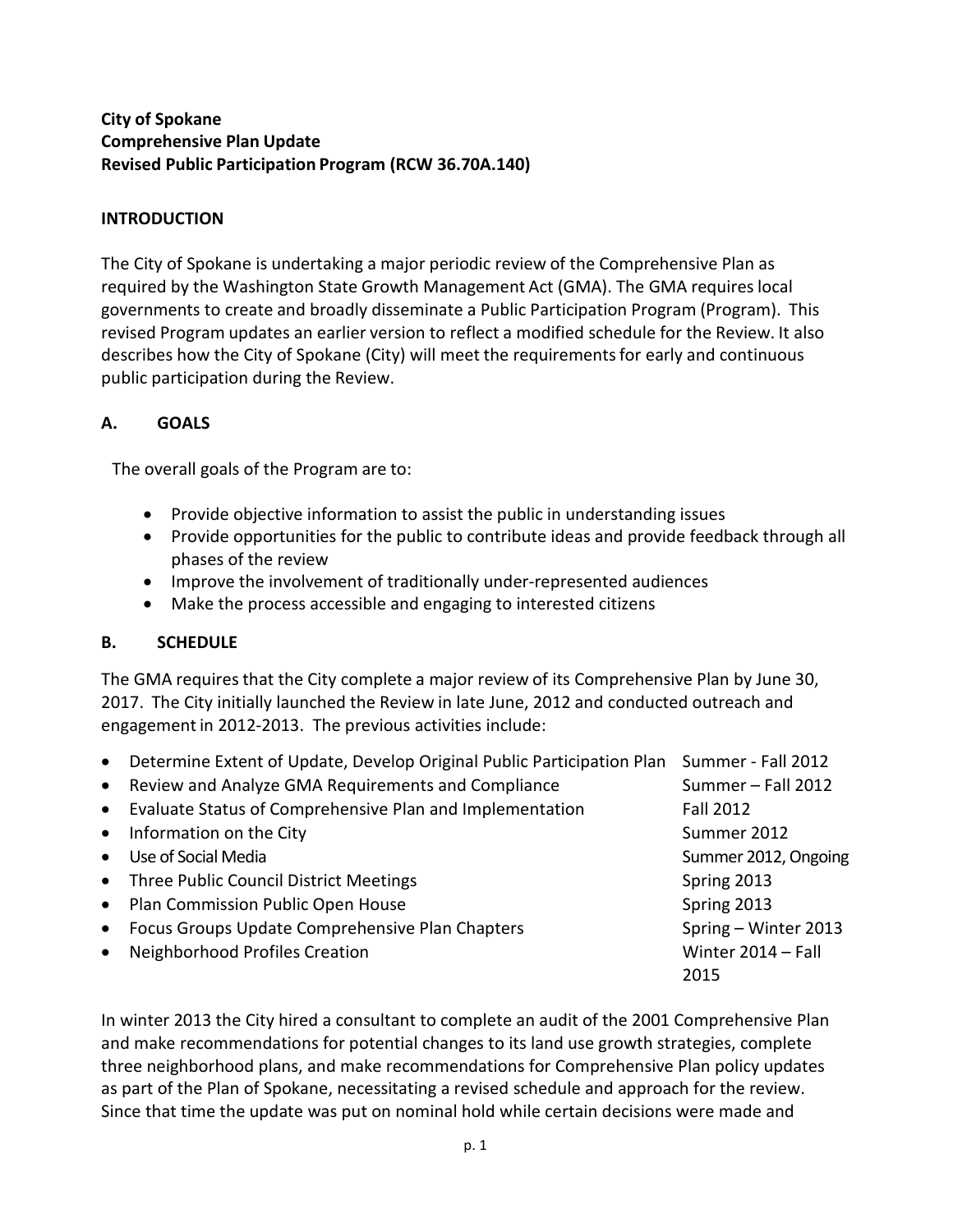further consideration of the scope and breadth of the update was completed. During that time the Link Spokane effort was initiated as well as the Integrated Transportation and City Utilities project. As a result, the original timeline presented in the revised Public Participation Plan requires further update.

The revised review schedule is as follows:

| Audit of Comprehensive Plan and Recommendations (COMPLETE) | 3Q 2015 |
|------------------------------------------------------------|---------|
| Finalization of Neighborhood Profiles                      | 2Q 2016 |
| Public Draft – Comprehensive Plan (Except Link Spokane)    | 3Q 2016 |
| Completion of Link Spokane                                 | 3Q 2016 |
| Public Open Houses (4 Total)                               | 3Q 2016 |
| <b>Plan Commission Workshops</b>                           | 4Q 2016 |
| Final Draft - Comprehensive Plan                           | 1Q 2017 |
| <b>City Council Work Sessions</b>                          | 1Q 2017 |
| <b>Plan Commission Hearing</b>                             | 1Q 2017 |
| <b>City Council Hearing</b>                                | 2Q 2017 |
| Plan Adoption                                              | 2Q 2017 |
|                                                            |         |

The City is managing the Link Spokane process separate but concurrent with the update of the remainder of the Comprehensive Plan. The City will package the completed products from these concurrent projects to complete the Comprehensive Plan update prior to the Plan Commission workshops.

# **C. METHODS AND TOOLS**

The overall objective of this program is to describe how the City will engage the public during the course of the review. Public participation methods and tools may vary by type of activity. This Program may continue to be reviewed and refined throughout the review if needed.

While traditional methods (meetings, workshops, presentations, etc.) will still play an important role in public engagement, the City will use alternative participation tools to broaden outreach and disseminate information. Websites and social media will be used to share information throughout the review.

Some or all of the following methods will be used in one or more phases to achieve broad and continuous public participation.

Broad dissemination of background data and growth alternatives, proposals and alternatives:

- Documents such as the public participation program, draft and final Plans, draft and final environmental review documents, and other project materials will be posted on the website and made available at local libraries.
- Notice of the availability of the draft Plan will also be published in the Spokesman-Review (a newspaper of general circulation).